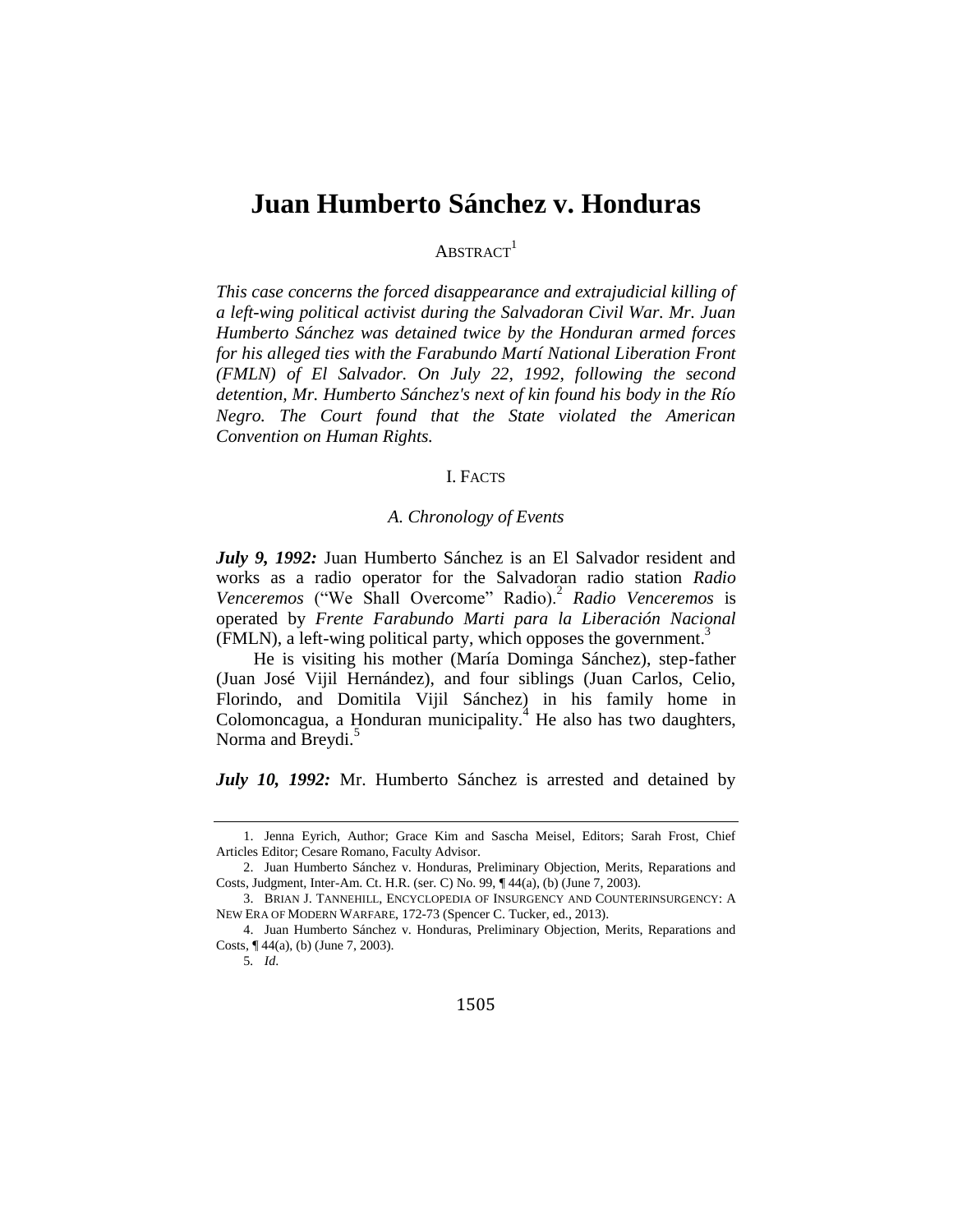members of the Tenth Infantry Battalion of Marcala, La Paz, under the command of lieutenant Ángel Belisario Hernández González.

*July 11, 1992:* The Tenth Infantry Battalion releases Mr. Humberto Sánchez due to a lack of evidence.<sup>7</sup> Later that night, members of the First Battalion of Territorial Forces enter Mr. Humberto Sánchez's home by force.<sup>8</sup> The Territorial Forces are a special counterinsurgency force designed to counter subversion along the Honduran border zone.<sup>9</sup> The Territorial Forces are composed of former commanding officers, corporals, sergeants, and officers of the army.<sup>10</sup> Five of these officers beat down the door of Mr. Humberto Sánchez's parents' home and enter the house.<sup>11</sup> They aim firearms at the family and warn them not to take legal action against Mr. Humberto Sánchez's detainment.<sup>12</sup> They bind Mr. Humberto Sánchez and take him away with no explanation.<sup>13</sup> The Territorial Forces are known for capturing and imprisoning civilians they suspect are collaborating with the FMLN, even though it is against domestic policy to do so. $^{14}$ 

*July 12, 1992:* Mr. Juan José Vijil Hernández, Mr. Humberto Sánchez's stepfather, reports his stepson's capture to the military detachment in Colomoncagua.<sup>15</sup>

*July 13, 1992:* Military officials take statements from Mr. Vijil Hernández.<sup>16</sup> Mr. Vijil Hernández later seeks advice from Father Celso Sánchez de Camasca.<sup>17</sup> The priest urges Mr. Vijil Hernández to file a

17*. Id*.

<sup>6</sup>*. Id*. ¶ 1. The State alleged that Mr. Humberto Sánchez was arrested while committing a crime because he had threatened and attacked inhabitants of the community and was dressed in uniform with illegal military gear. Luis Alonso Discua Elvir, former commander in chief of the armed forces, testified before the Inter-American Court that he received a complaint against Mr. Humberto Sánchez from the mayor and the Justice of the Peace of Santo Domingo. Mr. Humberto Sánchez's involvement with the *Frente Farabundo Martí para la Liberación Nacional* (FMLN) of El Salvador was most likely the decisive factor leading to his arrest.

<sup>7</sup>*. Id*. 8*. Id*.

<sup>9</sup>*. Id*. ¶ 44(c).

<sup>10</sup>*. Id*.

<sup>11</sup>*. Id*. ¶ 44(a).

<sup>12</sup>*. Id*.

<sup>13</sup>*. Id*.

<sup>14</sup>*. Id*. ¶ 44(c).

<sup>15</sup>*. Id*. ¶ 70(B)9.

<sup>16</sup>*. Id*.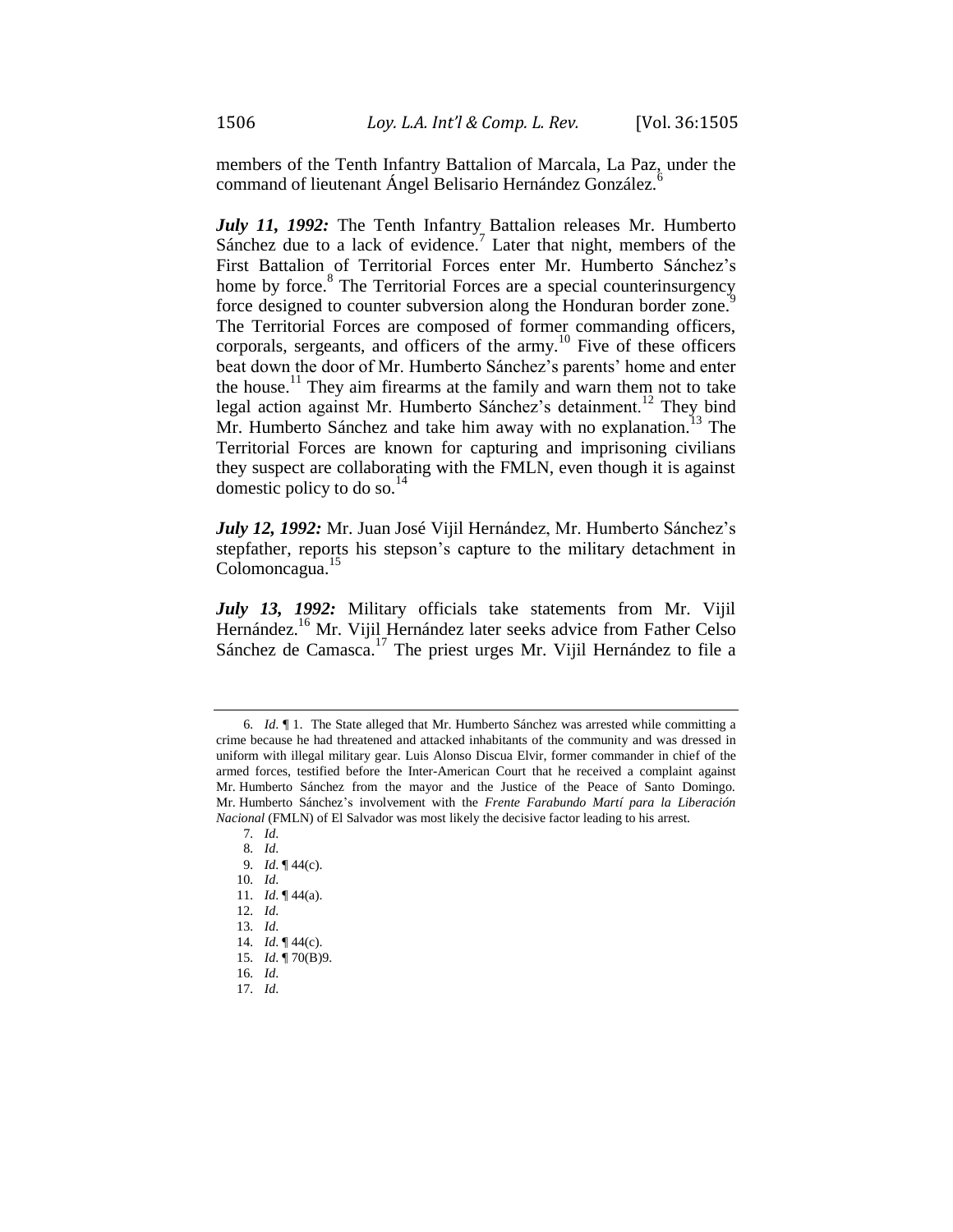complaint regarding Mr. Humberto Sánchez's disappearance.<sup>18</sup> Meanwhile, Mr. Humberto Sánchez's mother becomes ill and is taken to a health center in Colomoncagua.<sup>19</sup>

*July 15, 1992:* Five officials from the Tenth Battalion return to Mr. Vijil Hernández's house to search for weapons. $^{20}$ 

*July 20, 1992:* Leonel Casco Gutiérrez files a habeas corpus remedy with the Appellate Court of Comayagua on Mr. Humberto Sánchez's behalf against the Tenth Infantry Battalion of the territorial forces.<sup>2</sup> Mr. Leonel Casco Gutiérrez is a former coordinator of the legal department of Asociación de Cooperación Técnica Nacional, a human rights advocacy organization in western Honduras.<sup>22</sup> Mr. Vijil Hernández also informs Committee of Relatives of the Disappeared (*El Comité de Familiares de Detenidos Desaparecidos en Honduras*; "COFADEH") of Mr. Humberto Sánchez's disappearance.<sup>23</sup>

*July 21, 1992:* Mr. Humberto Sánchez's next of kin learn that his body has been found decaying in a deep area of the Río Negro lodged between two stones.<sup>24</sup> He was found with rope tied around his neck, hands, and feet, and a bullet wound in his head.<sup>25</sup> His nose and genitals had been severed, and his eyes removed.<sup>26</sup> The Justice of the Peace orders the body to be buried before the family can claim it. $<sup>2</sup>$ </sup>

*July 22, 1992:* The Justice of the Peace of the Municipality of Colomoncagua begins an investigation into the events surrounding Mr. Humberto Sánchez's death.<sup>28</sup> At the same time, military personnel question Mr. Humberto Sánchez's next of kin and attempt to intimidate the family so they will not reveal the true circumstances surrounding Mr. Humberto Sánchez's disappearance.<sup>29</sup>

- 26*. Id*. ¶ 44(a).
- 27*. Id.* ¶¶ 44(b), 70(B)(12).
- 28*. Id*. ¶ 70(D.2)(21).
- 29*. Id*. ¶ 70(C)(13).

<sup>18</sup>*. Id*. 19*. Id*. ¶¶ 44(a), 70(E)(41)(b).

<sup>20</sup>*. Id*.

<sup>21</sup>*. Id*. ¶¶ 44(d), 70(D.1)(18).

<sup>22</sup>*. Id*. ¶ 44(c).

<sup>23</sup>*. Id*. ¶ 44(a).

<sup>24</sup>*. Id*. ¶ 1.

<sup>25</sup>*. Id*. ¶¶ 1, 44(a), 70(B)(10).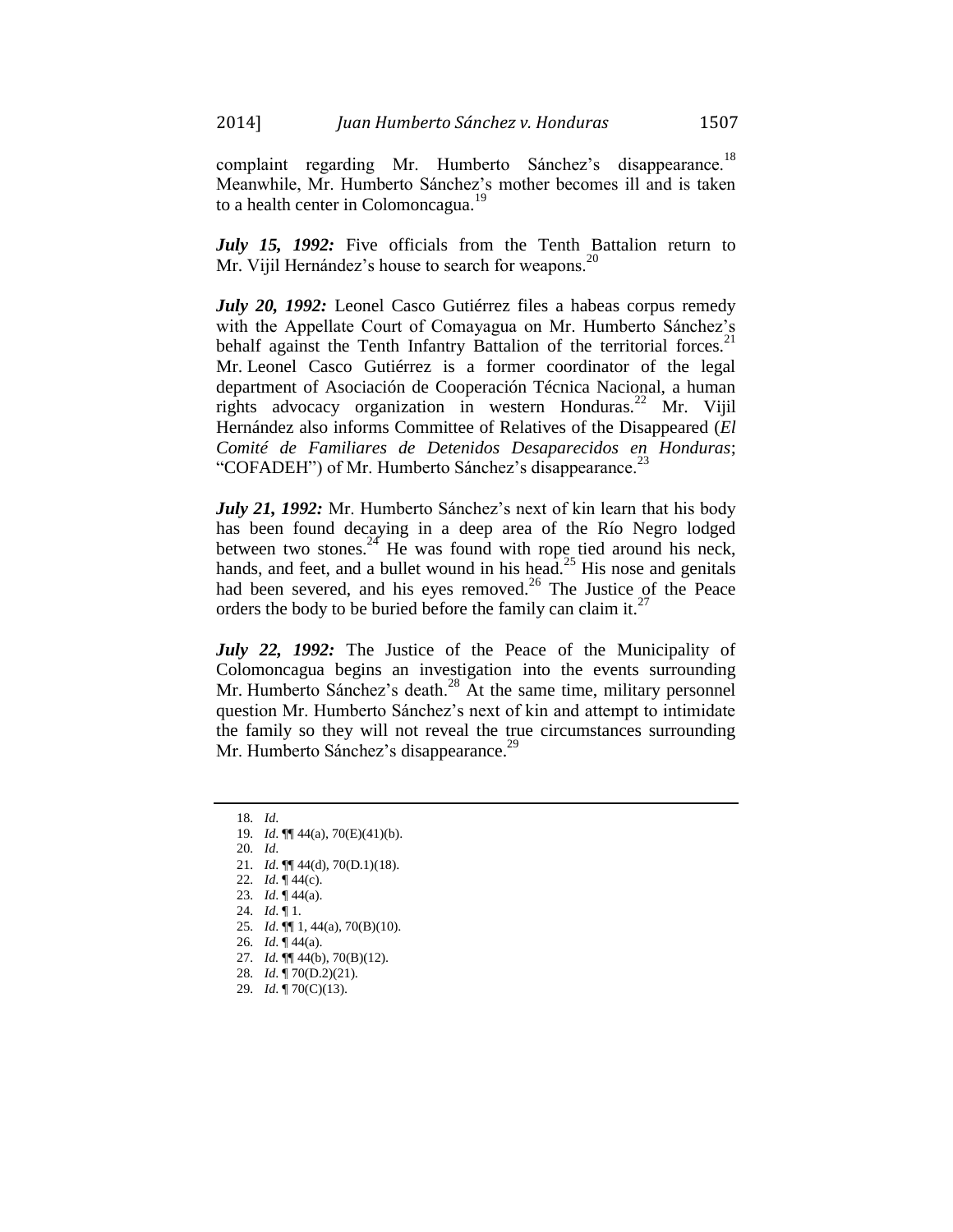*July 23, 1992:* Members of the Tenth Battalion force Mr. Vijil Hernández to sign a receipt certifying that he received Mr. Humberto Sánchez's body in good condition on July 11, 1992. $^{30}$ 

*July 24, 1992:* The Judge of the First Instance of Marcala, La Paz informs the Appellate Court of Comayagua that the habeas corpus order had not been executed because the commander of the Tenth Battalion was out of town.<sup>31</sup>

*July 28, 1992:* Military officers summon Mr. Vijil Hernández and order him to tell them where Mr. Humberto Sánchez had hidden his weapons.<sup>32</sup> Mr. Vijil Hernández knows nothing about the existence of any alleged weapons.<sup>33</sup> The military officials then take Mr. Vijil Hernández to various military facilities in Tegucigalpa, where they order him to state that a group in the community was responsible for Mr. Humberto Sánchez's murder, not the military.<sup>34</sup> After Mr. Vijil Hernández is taken, Mrs. Dominga Sánchez informs the press that the military is threatening and attempting to intimidate her family.<sup>35</sup> In response to the habeas corpus remedy filed on July 20, 1992, the serving judge reports to the Appellate Court of Comayagua that the Tenth Battalion informed him that they had not detained Mr. Humberto Sánchez at their military detachment post.<sup>36</sup>

July 29, 1992: Two military officers take Mr. Vijil Hernández to render testimony at the Attorney General's Office.<sup>37</sup>

*July 30, 1992:* Mr. Vijil Hernández is returned to his home.<sup>38</sup>

*July 31, 1992:* General Luis Alonso Discua Elvir makes a statement to the daily newspaper, El Heraldo, denying the army's participation in Mr. Humberto Sánchez's death.<sup>39</sup> Mr. Elvir describes Mr. Humberto

- 30*. Id*.
- 31*. Id*. ¶ 70(D.1)(19).
- 32*. Id*. ¶ 70(C)(13).
- 33*. Id*.
- 34*. Id*.
- 35*. Id*. ¶ 70(C)(14).
- 36*. Id*. ¶ 122.
- 37*. Id*. ¶ 70(C)(15).
- 38*. Id*. 39*. Id*. ¶ 70(C)(16).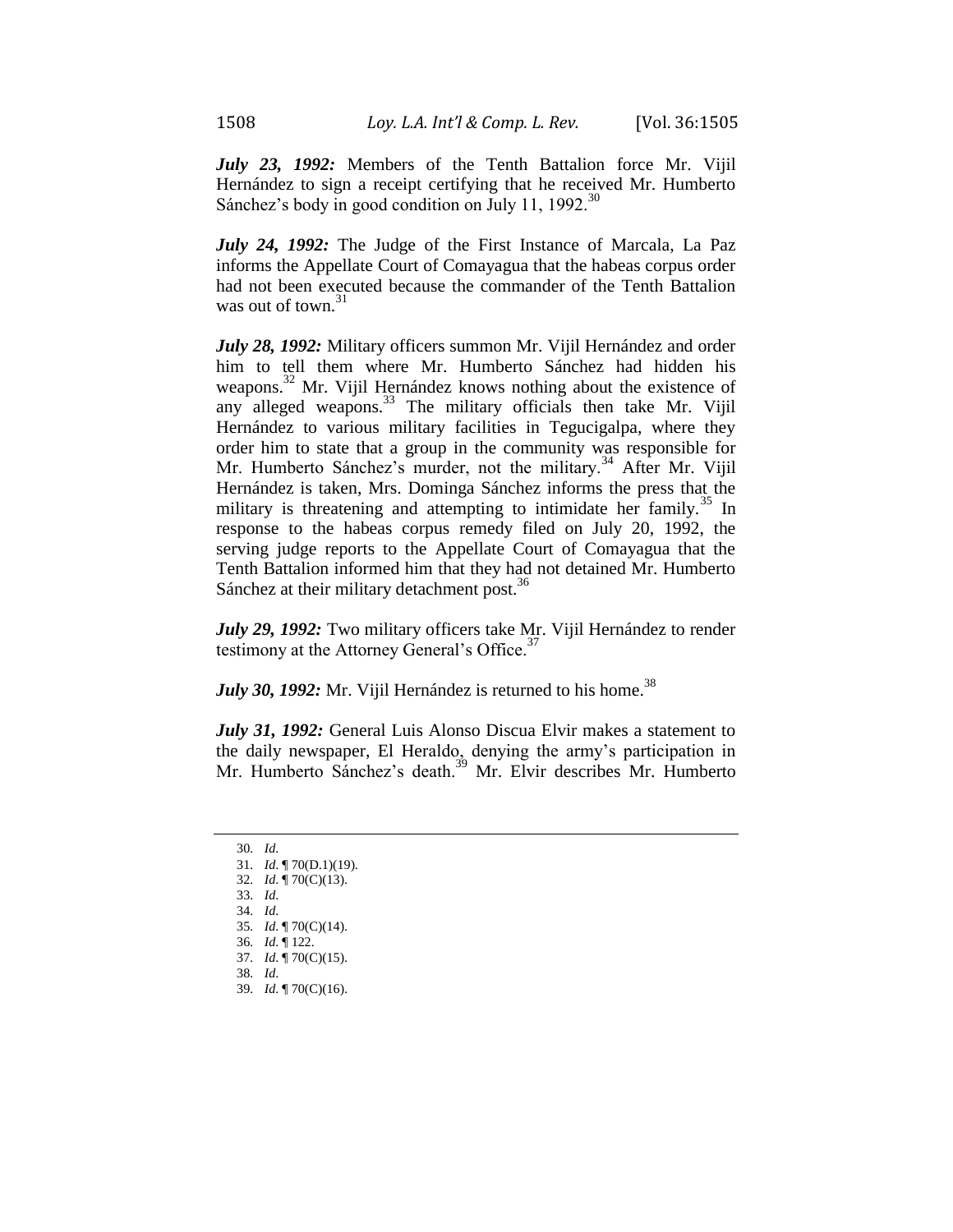Sánchez as a criminal and a member of the Salvadoran guerilla forces.<sup>40</sup>

*August 14, 1992:* The Appellate Court of Comayagua rejects the complaint filed on Mr. Humberto Sánchez's behalf after receiving a report by the serving judge, which states that no Constitutional guarantees or rights had been violated.<sup>41</sup>

*August 17, 1992:* The Appellate Court of Comayagua forwards the case to the Supreme Court of Judgment for confirmation of the judgment, but the body fails to issue a ruling. $42$ 

*October 22, 1992:* The Justice of the Peace of Colomoncagua discontinues the investigation of Mr. Humberto Sánchez's death.<sup>43</sup>

*February 17, 1993:* The Justice of the Peace of Colomoncagua forwards Mr. Humberto Sánchez's case file to the Second Court of the First Instance of the Department of Intibucá for filing.<sup>44</sup>

*February 22, 1993:* The Second Court of the First Instance returns the file to the Justice of the Peace of Colomoncagua to annul the testimony of Mr. Humberto Sánchez's parents rendered in 1992 due to procedural formalities.<sup>45</sup>

*March 4, 1993:* Mr. Humberto Sánchez's parents render testimony again before the Justice of the Peace of Colomoncagua.<sup>46</sup>

*February 20, 1995:* The Public Prosecutor requests that twenty-one persons be summoned to render testimony.<sup>47</sup>

*March 16, 1995:* The Second Court of First Instance is unable to summon the alleged perpetrator, Ángel Belisario Hernández González, the lieutenant who was in charge of detaining Mr. Humberto Sánchez, because the court does not know his address.<sup>48</sup>

<sup>40</sup>*. Id*. 41*. Id*. ¶ 44(d). 42*. Id*. 43*. Id*. ¶ 70(D.2)(22). 44*. Id*. ¶ 70(D.2)(23). 45*. Id*. 46*. Id*. 47*. Id*. ¶ 70(D.2)(24). 48*. Id*.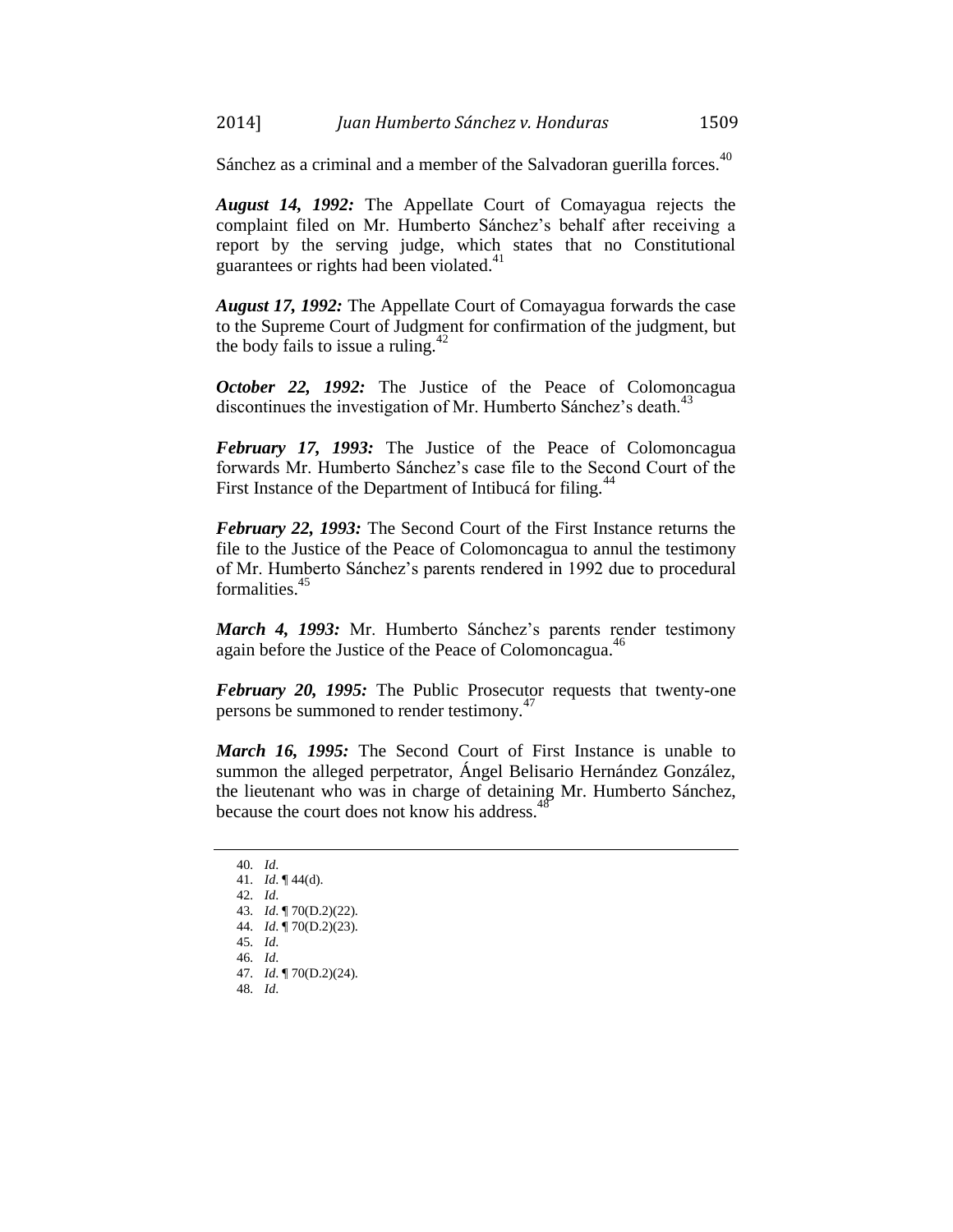*August 5, 1997:* The Supreme Court of Justice requests Mr. Humberto Sánchez's case file for review.<sup>49</sup>

*September 1, 1997:* The Supreme Court returns the case file to the Second Court of First Instance without issuing a ruling in order to respect the independence of the lower courts.<sup>50</sup>

*August 28, 1998:* The Second Court of First Instance requests testimony from twelve witnesses.<sup>5</sup>

*September 29, 1998:* The Second Court of First Instance requests that the Director of the Oversight Board of the National Police and the General Commander of the Armed Forces bring Mr. Belisario Hernández González before the court to make a preliminary statement. $52$ 

*October 28, 1998:* The Judge Advocate General of the Armed forces reports that they did not have any officer named Mr. Belisario Hernández González.<sup>53</sup>

*October 8, 1998:* The Second Court of First Instance certifies that Mr. Humberto Sánchez's case is in the preliminary proceedings stage.<sup>54</sup>

*October 13, 1998:* The Second Court of First Instance issues an order for the arrest of Mr. Belisario Hernández González for having participated in the murder of Mr. Humberto Sánchez.<sup>55</sup>

June 23, 1999: The Second Court of First Instance sends an official letter to the Ministry of Defense requesting them to bring Mr. Belisario Hernández González before the court.<sup>56</sup>

*July 1, 1999:* The Second Court of First Instance sets the case aside while awaiting the arrest of Mr. Belisario Hernández González.<sup>57</sup>

53*. Id*.

- 56*. Id*.
- 57*. Id*. ¶ 70(D.2)(30).

<sup>49</sup>*. Id*. ¶ 70(D.2)(25).

<sup>50</sup>*. Id*.

<sup>51</sup>*. Id*. ¶ 70(D.2)(26). 52*. Id*. ¶ 70(D.2)(27).

<sup>54</sup>*. Id*. ¶ 70(D.2)(28).

<sup>55</sup>*. Id*. ¶ 70(D.2)(29).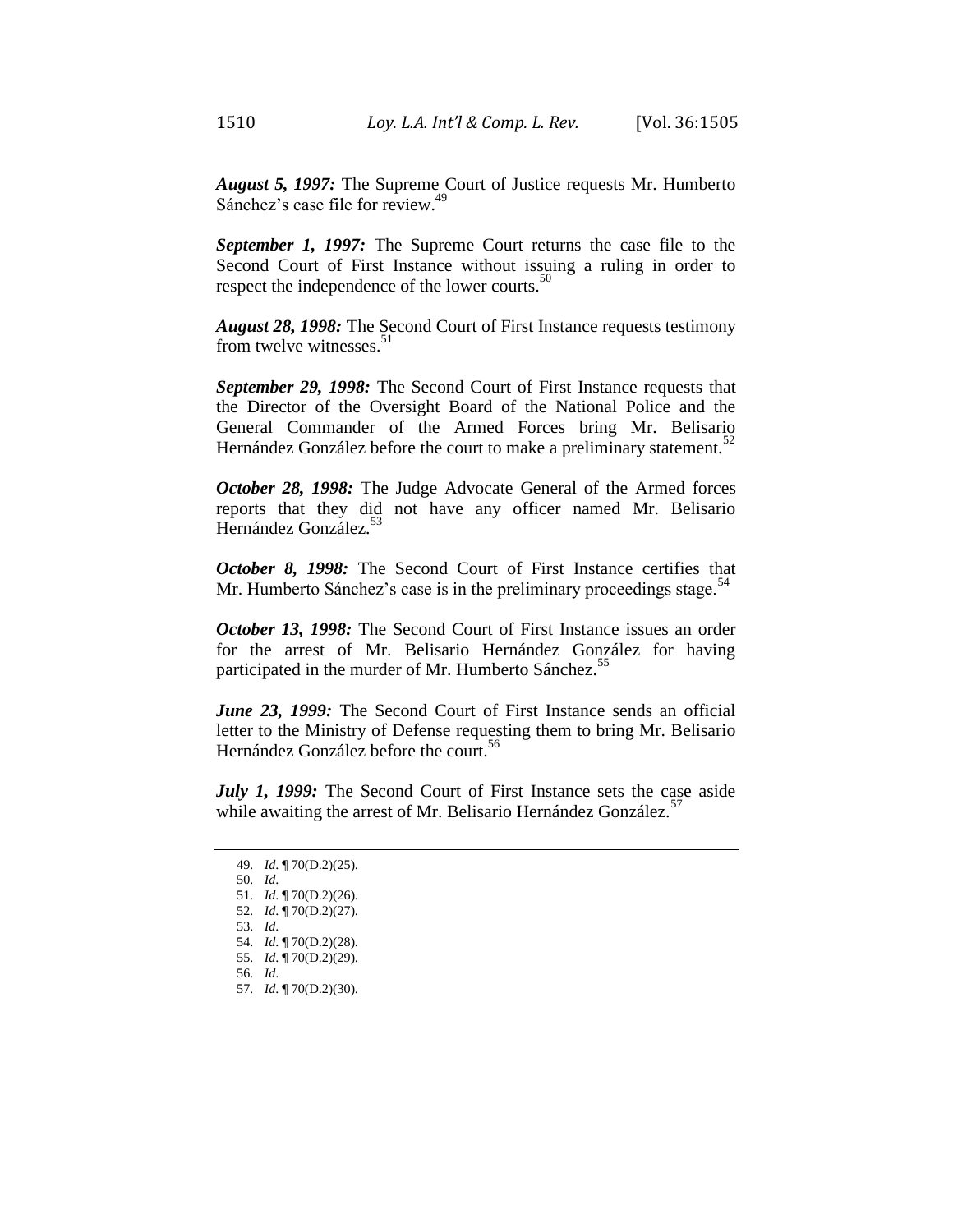*February 26, 2002:* The Second Court of First Instance requests a nation-wide arrest warrant for Mr. Belisario Hernández González.<sup>5</sup>

*March 19, 2002 – March 21, 2002:* The State publishes in a nationally circulated daily newspaper a reward for Mr. Belisario Hernández González's capture.<sup>60</sup>

*April 25, 2002:* Mr. Belisario Hernández González's attorney appears in the Second Court of First Instance.<sup>61</sup>

*January 17, 2003:* Mr. Belisario Hernández González is arrested and detained.<sup>62</sup> He is informed that proceedings against him for the murder of Mr. Humberto Sánchez are in the preliminary stage.<sup>63</sup>

*January 23, 2003:* Mr. Belisario Hernández González is transferred to a police force facility due to his military status.<sup>64</sup> The military controls the police force.<sup>65</sup>

#### *B. Other Relevant Facts*

In the 1980s and well into the 1990s, Guatemala, El Salvador, and Nicaragua were engulfed in civil wars.<sup>66</sup> Honduras, wedged between these countries, often experienced the effects of these conflicts.<sup>67</sup> During the period, Honduran military forces, acting under the guise of national security, created clandestine groups outside of judicial control to combat subversive groups and insurgencies. <sup>68</sup> It became common for

58*. Id*. ¶ 70(D.2)(31). 59*. Id*. ¶ 70(D.2)(32). 60*. Id*. 61*. Id*. ¶ 70(D.2)(33). 62*. Id*. ¶ 70(D.2)(34). 63*. Id*. 64*. Id*. 65*. Id*. ¶ 97. 66*. Id*. ¶ 44(h). 67*. Id*. 68*. Id*.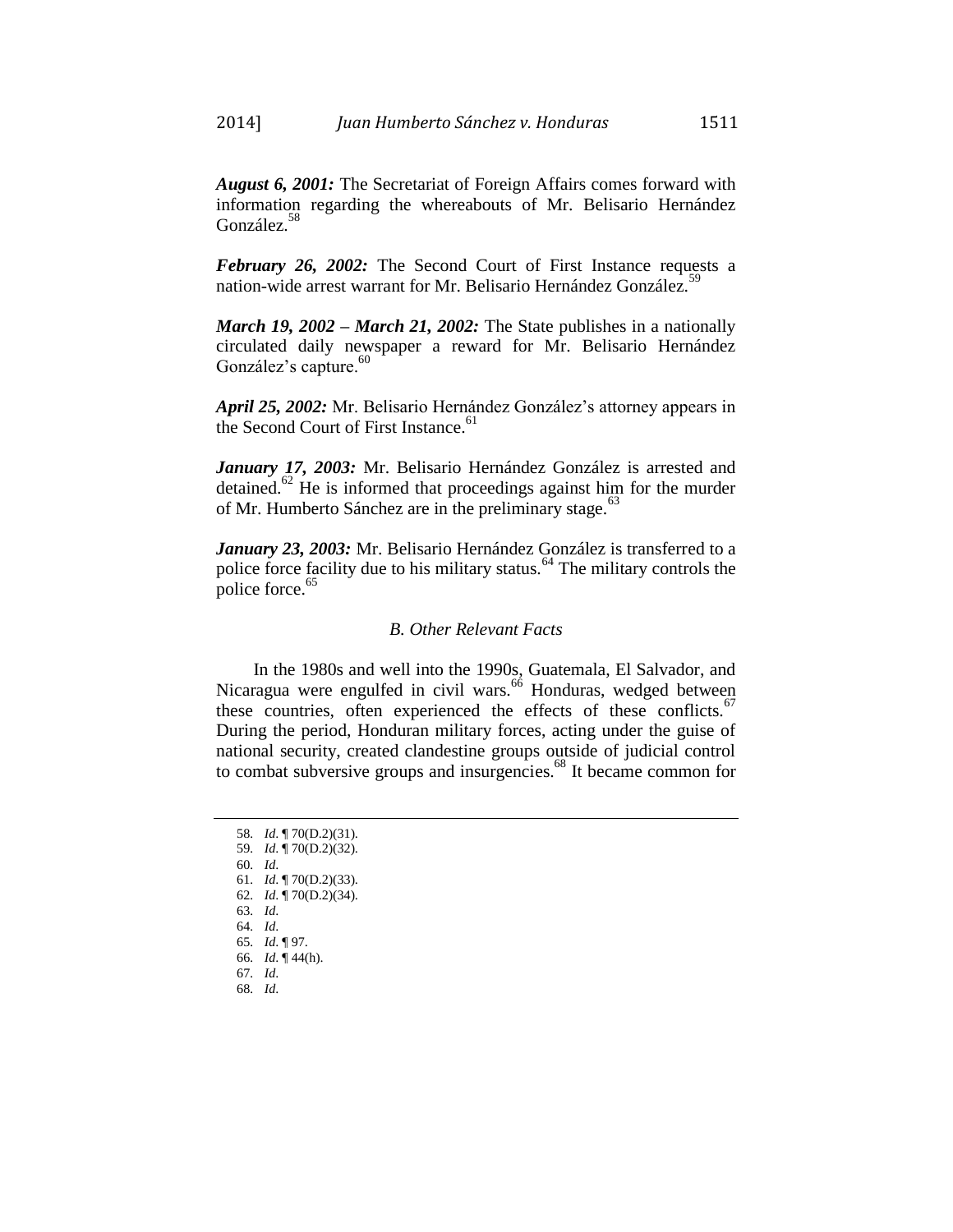military forces to take it upon themselves to determine if a person was dangerous, deprive the individual of his freedom, and torture, kill, and ultimately induce the individual's disappearance.<sup>69</sup> In the early 1990s, little was done to prevent this practice, since military power predominated over the judiciary, and the political class feared the military's response to their movements.<sup>70</sup> Seeking remedy for human rights violations typically proved fruitless during this period.<sup>71</sup>

Honduran authorities suspected that Salvadoran refugee camps set up within Honduras' borders—especially those in Mesa Grande, San Antonio, and Colomoncagua—were being used as rest areas by Salvadoran guerillas.<sup>72</sup> The regular military forces established special Territorial Forces to guard the border.<sup>73</sup> Members of the Tenth Battalion, a regular military force, and the Territorial Forces were implicated in numerous cases involving human rights violations, specifically those that followed the pattern of capture, torture, death, and disappearance.<sup>74</sup> Also, during this period, Honduras entrusted the operation of its judiciary system and investigation of criminal acts to its military forces.

While the 1992 Peace Accords brought to an end the war in El Salvador,<sup>76</sup> the effects were felt for years in neighboring Honduras, as Honduran armed forces continued counterinsurgency operations.<sup>77</sup>

#### II. PROCEDURAL HISTORY

#### *A. Before the Commission*

*October 20, 1992:* A complaint is filed before the Commission by the *Comisión para la Defensa de los Derechos Humanos en Centroamérica* ("CODEHUCA") on behalf of Mr. Humberto Sánchez.

*March 6, 2001:* The Commission declares the complaint filed by CODEHUCA on behalf of Mr. Humberto Sánchez admissible.<sup>78</sup> The

- 69*. Id*.
- 70*. Id*. 71*. Id*.
- 72*. Id.*
- 73*. Id*.
- 74*. Id.*
- 75*. Id*.
- 76*. Id*.
- 77*. Id*.
- 78*. Id*. ¶ 7.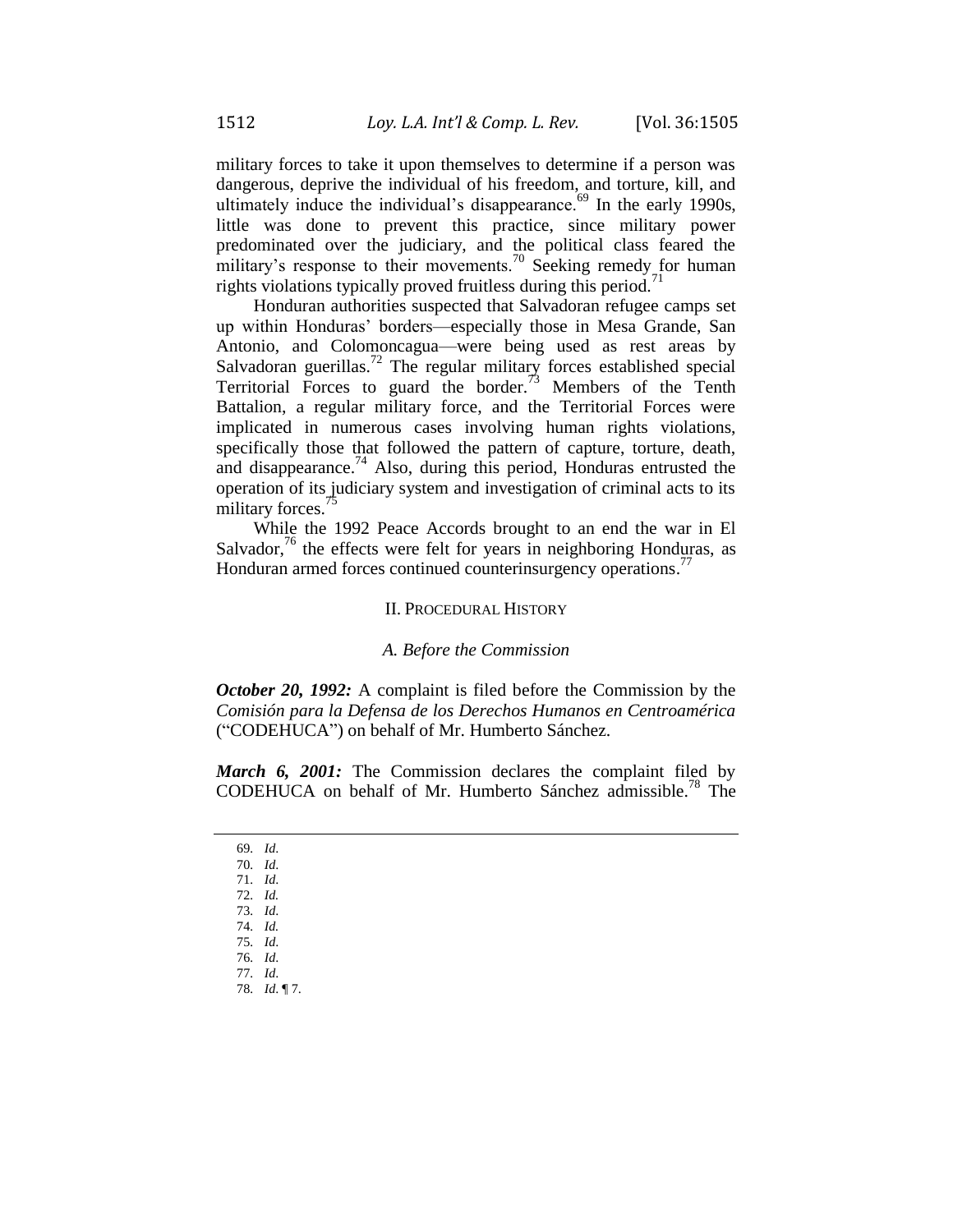Commission recommends that the State conduct a full investigation into the facts surrounding Mr. Humberto Sánchez's death, and make reparations to Mr. Humberto Sánchez's next of kin for the violations.<sup>79</sup> The Commission also recommends that the State adopt measures to avoid a recurrence of a similar event.<sup>80</sup>

#### *B. Before the Court*

*September 8, 2001:* The Commission submits the case to the Court after the State failed to adopt its recommendations.<sup>81</sup>

1. Violations Alleged by Commission $82$ 

Article 4 (Right to Life) Article 5 (Right to Humane Treatment) Article 7 (Right to Personal Liberty) Article 8 (Right to a Fair Trial) Article 25 (Right to Judicial Protection) *all in relation to:* Article 1 (Obligation to Respect the Rights) of the American

Convention.

2. Violations Alleged by Representatives of the Victims<sup>83</sup>

Same Violations Alleged by Commission.

*January 11, 2002:* The State raises a preliminary objection regarding the exhaustion of domestic remedies. $84$  The State argues that Angel Belisario Hernández González was captured as a suspect in Mr. Humberto Sánchez's murder and is currently being tried in Honduras.<sup>85</sup>

*March 3, 2003 – March 5, 2003:* The Court holds a public hearing to

<sup>79</sup>*. Id*.

<sup>80</sup>*. Id*.

<sup>81</sup>*. Id*. ¶ 1.

<sup>82</sup>*. Id*. ¶ 2.

<sup>83</sup>*. Id*. Juan Carlos Gutiérrez, Francisco Quintana, Luguely Cunillera, and Milton Jiménez Puerto served as representatives of the next of kin of Mr. Humberto Sánchez.

<sup>84</sup>*. Id*. ¶ 16.

<sup>85</sup>*. Id*. ¶ 61(g).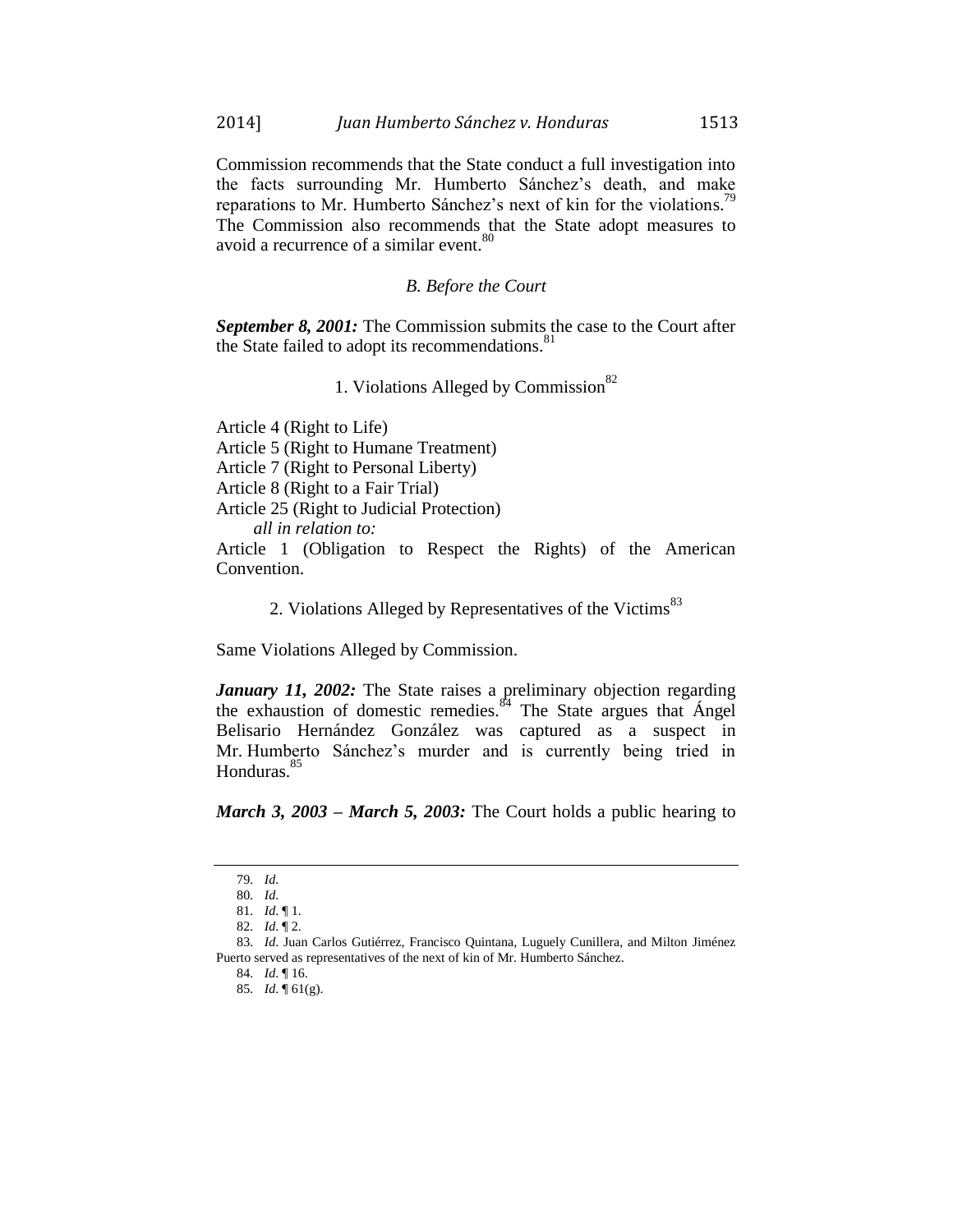hear witness testimony and expert opinions submitted by the parties.<sup>86</sup>

*March 20, 2003:* The Court requests further evidence from the State and the victims' representatives, pursuant to Article 44 of the Rules of Procedure.<sup>87</sup>

*May 7, 2003:* The State submits the evidence the Court requested on March 20, 2003.<sup>88</sup>

## III. MERITS

# A. Composition of the Court<sup>89</sup>

Antônio Augusto Cançado Trindade, President Sergio García Ramírez, Vice-President Máximo Pacheco Gómez, Judge Hernán Salgado Pesantes, Judge Oliver H. Jackman, Judge Alirio Abreu Burelli, Judge

Manuel E. Ventura Robles, Secretary Pablo Saavedra Alessandri, Deputy Secretary

#### *B. Decision on the Merits*

*June 7, 2003:* The Court issues its Judgment on Preliminary Objections, Merits, Reparations, and Costs.<sup>90</sup>

The Court found unanimously that Honduras had violated:

Article 7 (Right to Personal Liberty), in relation to Articles 1(1) (Obligation to Respect Rights) and 25 (Right to Judicial Protection) of the Convention, to the detriment of Mr. Humberto Sánchez, <sup>91</sup> because:

91*. Id*. "And Declares That" ¶ 2.

<sup>86</sup>*. Id*. ¶¶ 22-23.

<sup>87</sup>*. Id*. ¶ 25.

<sup>88</sup>*. Id*. ¶ 25.

<sup>89.</sup> Judge Carlos Vicente de Roux Rengifo was unable to attend the LIX Regular Session of the Court due to intervening forces, and did not participate in the deliberation, decision, or signing of the judgment.

<sup>90.</sup> Juan Humberto Sánchez v. Honduras, Preliminary Objection, Merits, Reparations and Costs, Judgment, Inter-Am. Ct. H.R. (ser. C) No. 99 (June 7, 2003).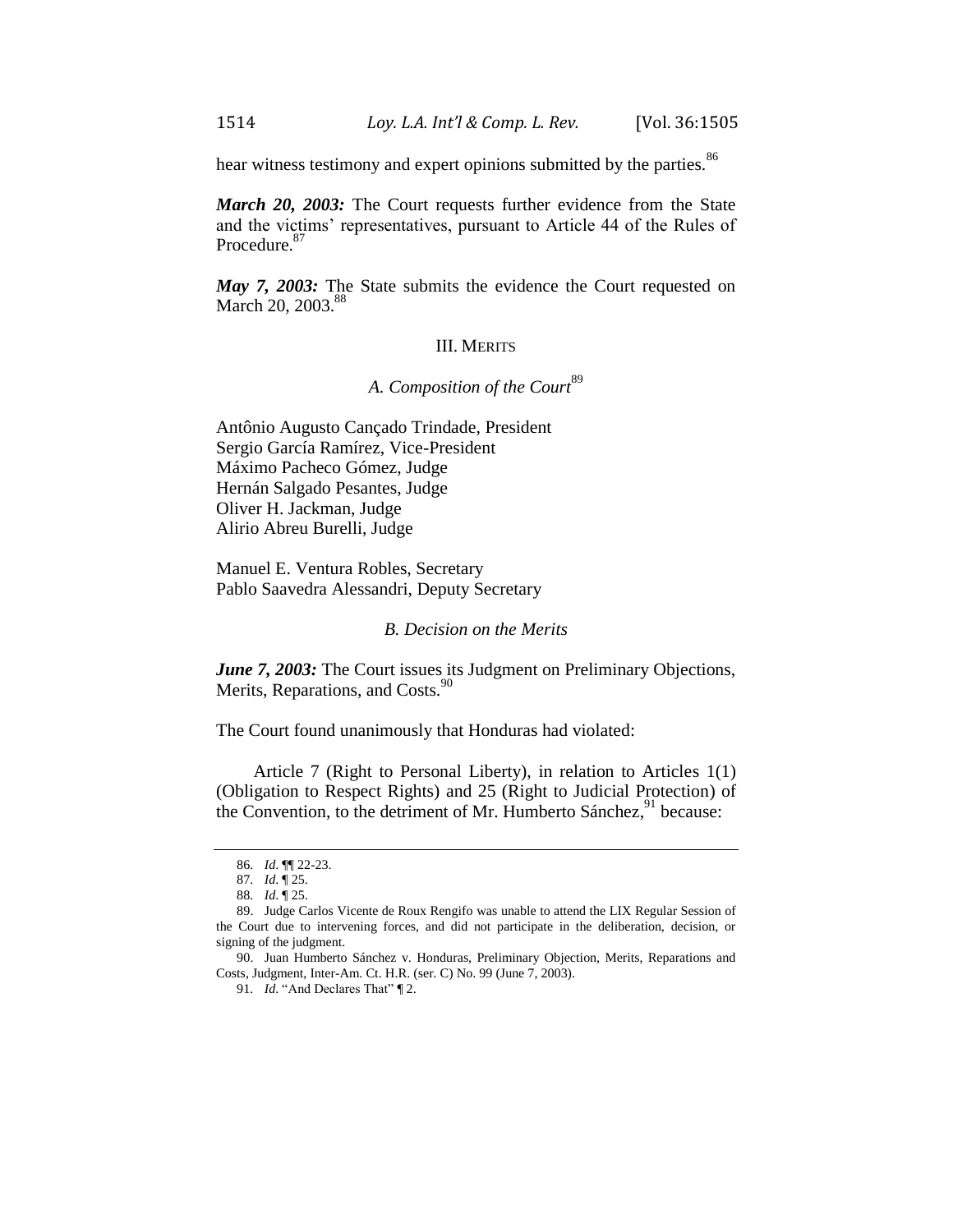*Mr. Humberto Sánchez was detained twice by the State, likely due to his involvement with the Frente Farabundo Martí para la Liberación Nacional (FMLN), a Salvadoran leftist political group.*<sup>92</sup> *Articles 7(2) (Prohibition of Deprivation of Liberty Unless for Reasons and Conditions Established Beforehand by Law), and 7(3) (Prohibition of Arbitrary Arrest or Imprisonment) generally prohibit illegal and arbitrary detentions.*<sup>93</sup> *According to the Political Constitution of Honduras, no one may be arrested unless there is a written order from a competent authority, or they are caught while committing a crime.*<sup>94</sup> *The detainee must also be fully informed of the charges against him and his rights.*<sup>95</sup> *Mr. Humberto Sánchez was detained at his house at night, and so was not caught while committing a crime.*<sup>96</sup> *Mr. Humberto Sánchez was not immediately brought before a judge, and neither he nor his kin were made aware of the reasons for his detention.*<sup>97</sup> *The Court, therefore, found that the State violated Article 7(2) (Prohibition of Deprivation of Liberty Unless for Reasons and Conditions Established Beforehand by Law).* <sup>98</sup> *Further, the objective of the arrest*  was to interrogate, torture, and possibly kill Mr. Humberto Sánchez.<sup>99</sup> *Honduran authorities abused their power by arbitrarily detaining Mr. Humberto Sánchez.*<sup>100</sup> *The State also violated Article 7(3) (Prohibition of Arbitrary Arrest or Imprisonment).* 101

*In addition, the Court found that the State violated Article 7(4) (Right to Be Informed of Reasons of Arrest and Charges).*<sup>102</sup> *Mr. Humberto Sánchez was not informed of the reasons for his first detention, and the second detention was carried out without a court order and without reason.* 103

*The objective of Article 7(5) (Right to Be Promptly Brought Before a Judge and Right to a Trial Within Reasonable Time) is to ensure that all* 

- 94*. Id*. ¶ 79.
- 95*. Id*. 96*. Id*.
- 97*. Id*.
- 98*. Id*.
- 99*. Id*.
- 100*. Id*.
- 101*. Id*.
- 102*. Id*.
- 103*. Id*. ¶ 82.

<sup>92</sup>*. Id*. ¶ 76.

<sup>93</sup>*. Id*. ¶ 77.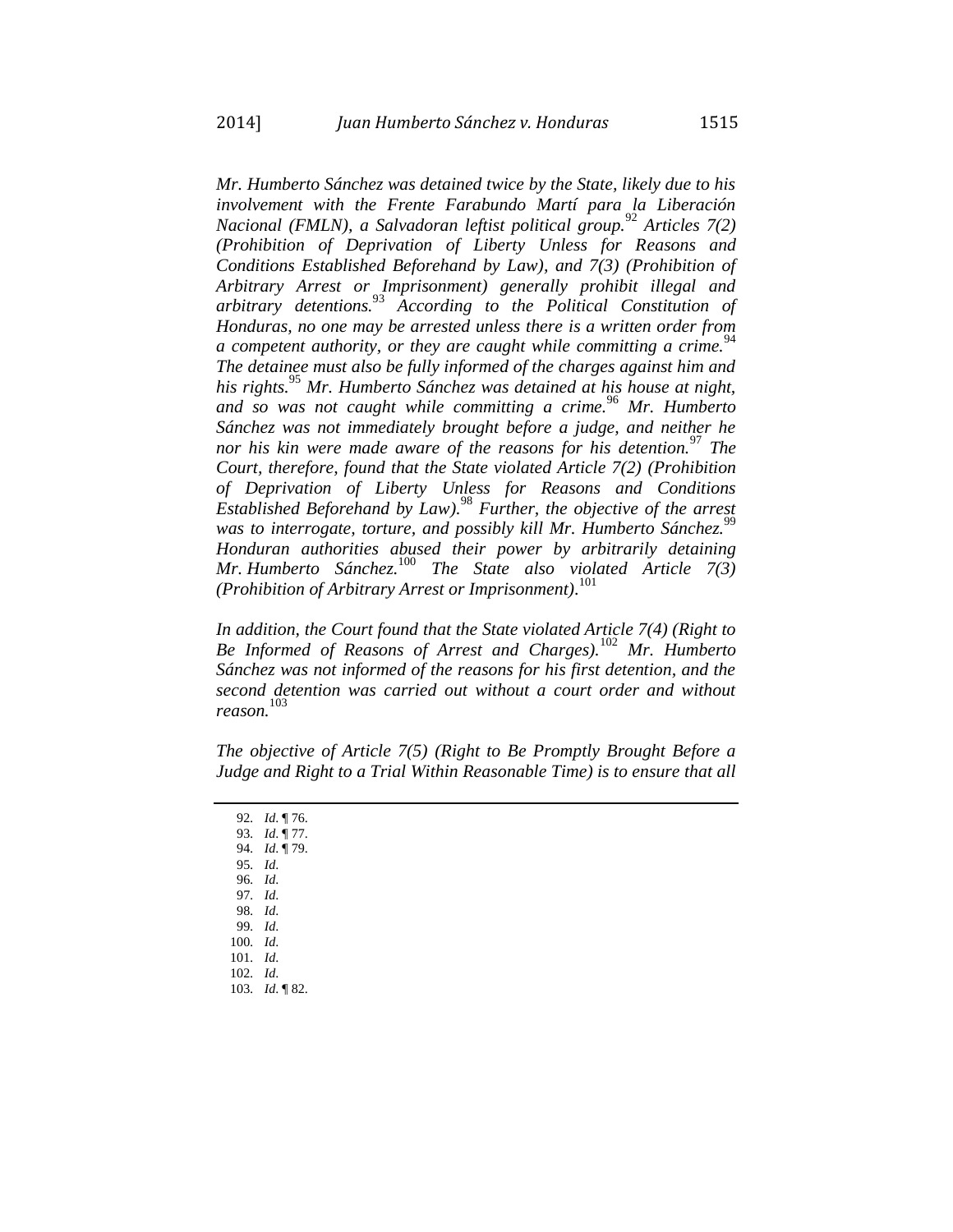*cases of detainment receive judicial review to prevent arbitrary arrests.*<sup>104</sup> *Mr. Humberto Sánchez was not granted a trial within twentyfour hours of being detained the second time.*<sup>105</sup> *It also came to light that Honduran authorities responsible for detaining Mr. Humberto Sánchez never intended to submit the case for judicial review.*<sup>106</sup> *These acts violated Article 7(5) (Right to Be Promptly Brought Before a Judge and Right to a Trial Within Reasonable Time).* 107

*Mr. Humberto Sánchez was also deprived of the opportunity to file a simple and effective remedy as a consequence of his arbitrary detention.*<sup>108</sup> *Since Mr. Humberto Sánchez was under the power of Honduran authorities at the time, the State violated Article 7(6) (Right to Have Recourse to a Competent Court) in relation to Articles 1(1) (Obligation to Respect Rights) and 25 (Right to Judicial Protection).* 109

*Lastly, since members of the Honduran Army detained Mr. Humberto Sánchez in at least one secret detention facility, the State generally committed acts that violated Article 7 (Right to Personal Liberty).* 110 *The possibility that Mr. Humberto Sánchez was a Salvadoran guerilla does not excuse the State's inability to follow legal procedures to protect the fundamental rights of its citizens.*<sup>111</sup>

Article 7 (Right to Personal Liberty), in relation to Article 1(1) (Obligation to Respect Rights) of the Convention, to the detriment of  $Mr.$  Vijil Hernández,  $12$  because

*Mr. Vijil Hernández was taken from his community to the capital city and to the Office of the Attorney General by Honduran authorities and detained for at least two days.*<sup>113</sup> *Mr. Vijil Hernández's family was not informed of his whereabouts.*<sup>114</sup> *His detention was both illegal and arbitrary, and in violation of Article 7 (Right to Personal Liberty).* 115

106*. Id.* 

107*. Id*. "And Declares That" ¶ 2.

108*. Id*. ¶ 85.

109*. Id*. ¶¶ 85, 88.

110*. Id*. ¶ 86. 111*. Id*.

112*. Id*. ¶ 87.

113*. Id*.

114*. Id*.

115*. Id.*

<sup>104</sup>*. Id*. ¶ 83.

<sup>105</sup>*. Id*.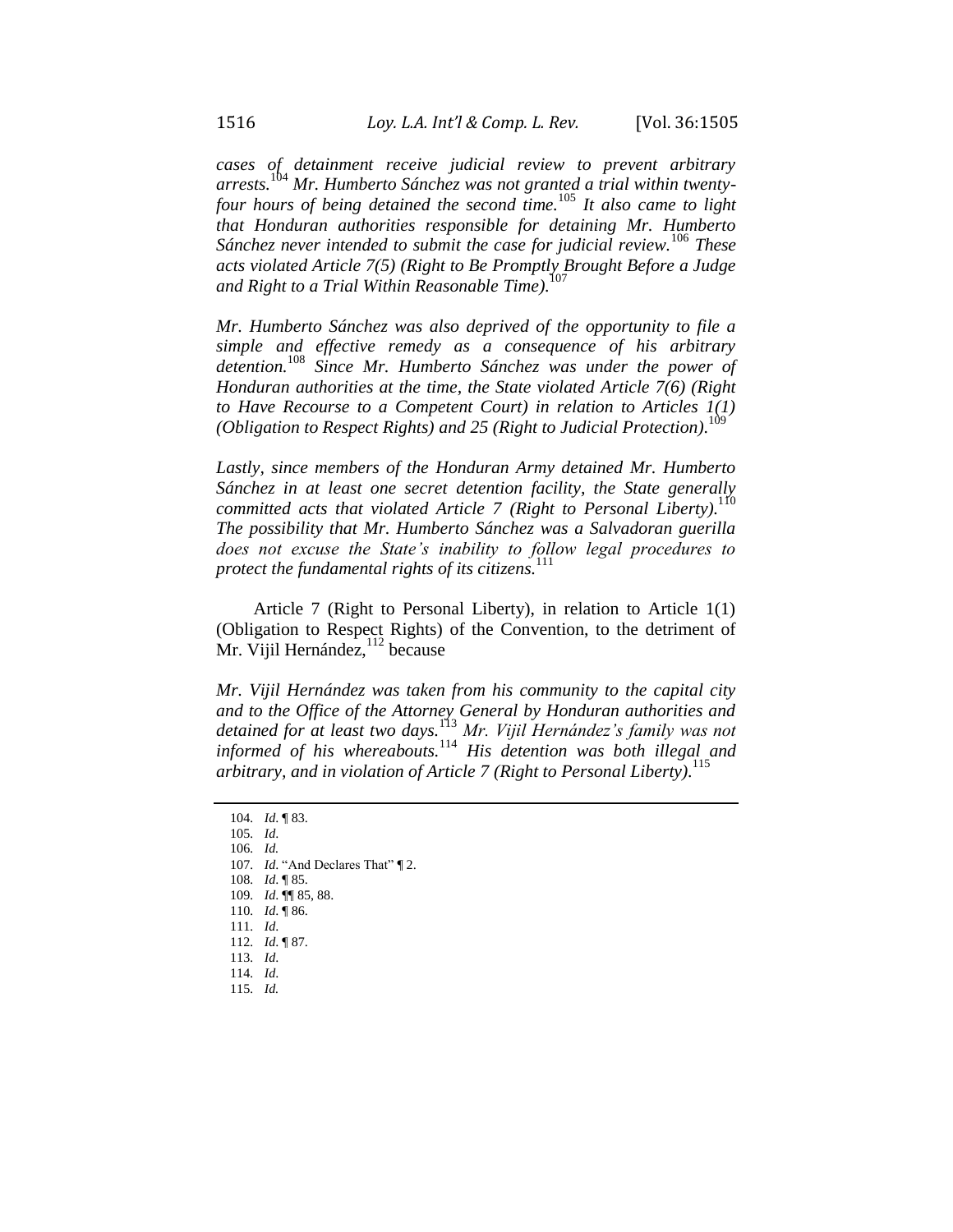Article 5 (Right to Humane Treatment), in relation to Article 1(1) (Obligation to Respect Rights) of the Convention, to the detriment of Mr. Humberto Sánchez and his next of kin,<sup>116</sup> because:

*When a person is unlawfully detained, there is a high likelihood that other rights have been violated – namely, the right to humane treatment.*<sup>117</sup> *The Court acceded that it lacked sufficient evidence to prove that Mr. Humberto Sánchez was treated inhumanely during his detention.*<sup>118</sup> *However the Court inferred that Mr. Humberto Sánchez's right to humane treatment was violated, given the pattern of inhumane treatment that accompanied other forced disappearances during the 1980s and early 90s.*<sup>119</sup> *The signs of torture found on Mr. Humberto Sánchez's remains when his body was recovered supported this inference.*<sup>120</sup> *The State failed to explain why Mr. Humberto Sánchez's remains suggested that he was tortured before death.*<sup>121</sup> *For this reason, Mr. Humberto Sánchez's detainment constituted an infringement of mental and moral integrity.*<sup>122</sup>

*The Court may find violations to the detriment of the next of kin of a victim of human rights violations.* <sup>123</sup> *Mr. Humberto Sánchez's next of kin suffered inhumane treatment as a result of Mr. Humberto Sánchez's illegal and arbitrary detention, which took place at the home where his parents and younger siblings lived.*<sup>124</sup> *They also suffered by not knowing Mr. Humberto Sánchez's whereabouts for over a week, and subsequently discovering that he had been tortured and executed.*<sup>125</sup> *Mr. Vijil Hernández suffered personally by being threatened and illegally detained.*<sup>126</sup> *Mrs Dominga Sánchez and Mr. Vijil Hernández* 

<sup>116</sup>*. Id*. ¶¶ 89-103. Next of kin include María Dominga Sánchez (mother), Juan José Vijil Hernández (stepfather), Reina Isabel Sánchez (sister), Julio Sánchez (brother), María Milagro Sánchez (sister), Rosa Delia Sánchez (sister), Domitila Vijil Sánchez (sister), María Florindo Vijil Sánchez (sister) Juan Carlos Vijil Sánchez (brother), Celio Vijil Sánchez (brother), Donatila Argueta Sánchez (companion), Breidy Maybeli Sánchez Argueta (daughter), Velvia Lastenia Argueta Pereira (companion), and Norma Iveth Sánchez Argueta (daughter).

<sup>117</sup>*. Id*. ¶ 96.

<sup>118</sup>*. Id*. ¶¶ 97-98.

<sup>119</sup>*. Id*.

<sup>120</sup>*. Id*. ¶ 100.

<sup>121</sup>*. Id*.

<sup>122</sup>*. Id.* ¶ 98.

<sup>123</sup>*. Id*. ¶ 101.

<sup>124</sup>*. Id*.

<sup>125</sup>*. Id*.

<sup>126</sup>*. Id*.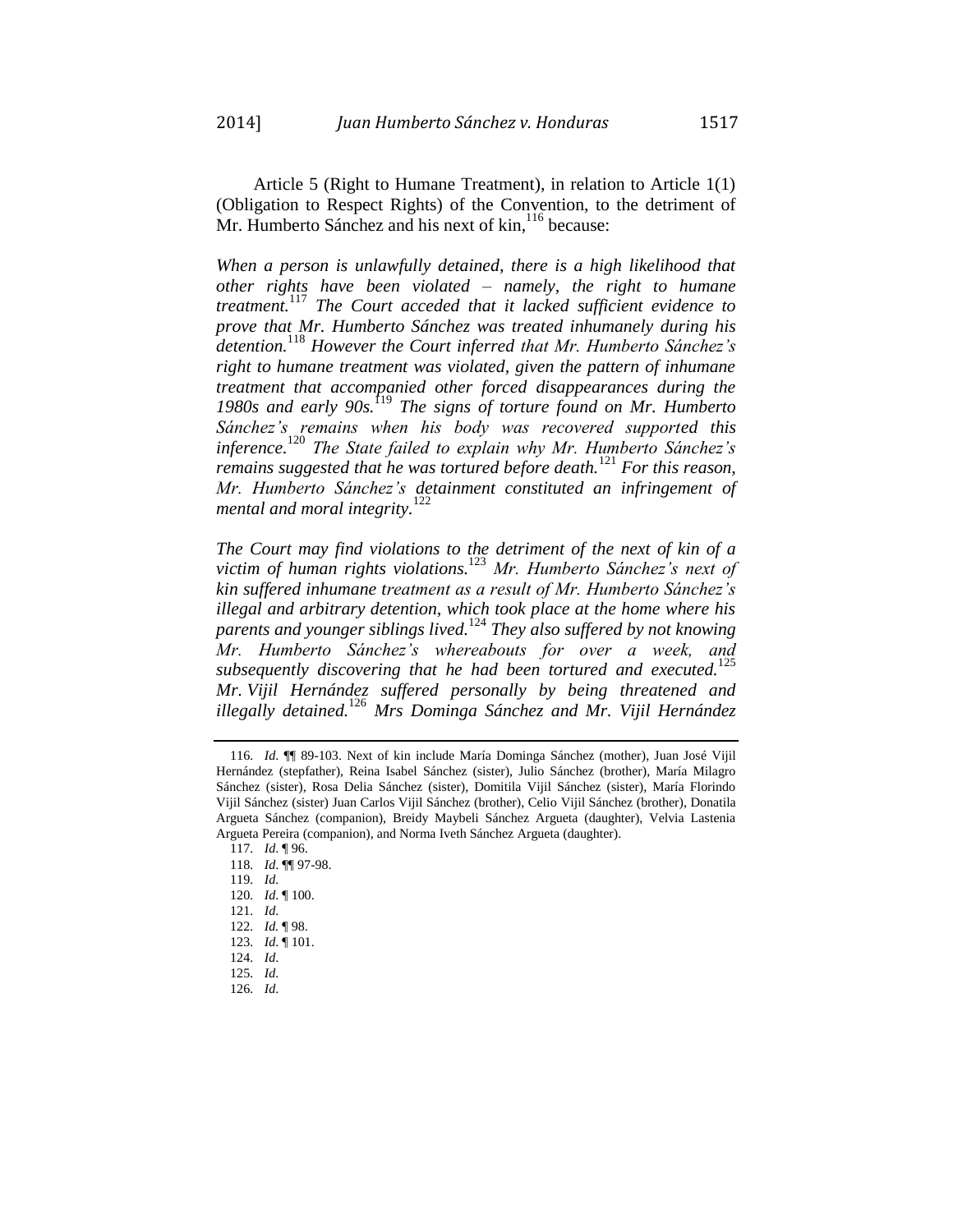*both suffered illnesses after learning of their son's death.*<sup>127</sup> *Moreover, the State failed to return Mr. Humberto Sánchez's remains to his next of kin and failed to perform a serious investigation into his death.* 128 *Mr. Humberto Sánchez's kin suffered feelings of powerlessness, frustration, and uncertainty, and therefore have been victims of inhumane treatment.*<sup>129</sup>

Article 4(1) (Prohibition of Arbitrary Deprivation of Life), in relation to Article 1(1) (Obligation to Respect Rights) of the Convention, to the detriment of Mr. Humberto Sánchez, <sup>130</sup> because:

*The State violated the right to life to the detriment of Mr. Humberto Sánchez in three ways:* 131

*First, Mr. Humberto Sánchez's death followed the pattern of unsanctioned executions committed by military authorities that occurred at the same time as the facts of this case.*<sup>132</sup> *Since the State did little to curtail this problem, the Court found that the State behaved in a*  way that was incompatible with the protection of the right to life.<sup>133</sup>

*Second, according to the Court, "[w]hen the right to life is not respected, all other rights lack meaning."*<sup>134</sup> *Article 4 requires both a negative obligation (the obligation not to deprive a person of life arbitrarily) and a positive obligation (the obligation to take the necessary steps to protect and preserve the right to life).*<sup>135</sup> *Considering this, the State failed in its positive obligation to prevent its military forces from committing arbitrary executions.*<sup>136</sup>

*Third, every State is responsible for protecting those under its custody.*<sup>137</sup> *If a detainee dies within its custody, the State is responsible for providing an explanation and evidence regarding the death.*<sup>138</sup> *The* 

129*. Id*. ¶ 101. 130*. Id*. ¶ 104-113.

- 131*. Id.* ¶ 109.
- 132*. Id*.

133*. Id*. ¶ 110.

- 134*. Id*.
- 135*. Id*.
- 136*. Id*.

137*. Id*. ¶ 111.

<sup>127</sup>*. Id*.

<sup>128</sup>*. Id*. ¶ 102.

<sup>138</sup>*. Id*.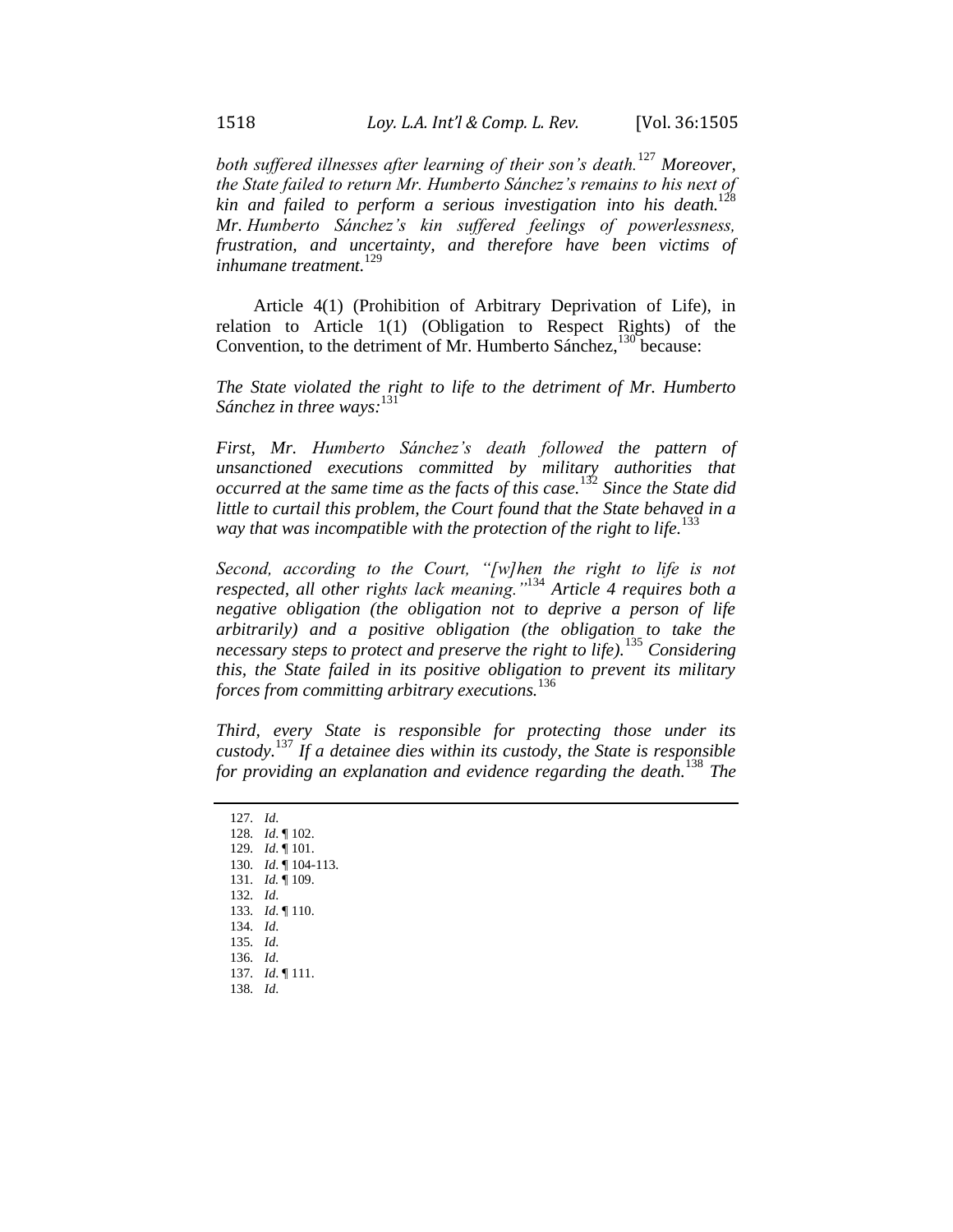*European Court of Human Rights has stated that an official investigation is required when people die as a result of the State's use of force.*<sup>139</sup> *Since no investigation was ordered, and no explanation for Mr. Humberto Sánchez's death was proffered, the Court found that the State violated Article 4(1) in relation to Article 1(1) (Obligation to Respect Rights).* 140

Articles 8 (Right to a Fair Trial) and 25 (Right to Judicial Protection), in relation to Article 1(1) (Obligation to Respect Rights) of the Convention, to the detriment of Mr. Humberto Sánchez and his next of kin,  $141$  because:

*Since Mr. Humberto Sánchez's detainment was clandestine and resulted in his death, he was unable to file a remedy to establish the illegality of his detention or exercise his right to a defense.*<sup>142</sup> *The overall investigation into the events surrounding Mr. Humberto Sánchez's death proved inadequate.*<sup>143</sup>

*The Court has found that in cases involving unsanctioned executions, "the State must conduct a serious, impartial and effective investigation of what happened."*<sup>144</sup> *The State must meet the minimum requirements for a satisfactory investigation as set forth by the United Nations Manual on the Effective Prevention and Investigation on Extra-Legal, Arbitrary, and Summary Executions, otherwise known as the Minnesota Protocol.* 145

*In Mr. Sanchez's case, the authorities did not perform an autopsy to determine Mr. Sanchez's cause of death, nor was any evidence collected at the scene of the crime.*<sup>146</sup> *Further, the ongoing proceedings before the Justice of the Peace of Colomoncagua and the Second Court of the First Instance failed to produce results within a reasonable time.*<sup>147</sup> *Judicial authorities incurred unnecessary delays and even experienced* 

<sup>139</sup>*. Id*.

<sup>140</sup>*. Id*. ¶ 113.

<sup>141</sup>*. Id*. ¶ 114-136.

<sup>142</sup>*. Id*. ¶ 125

<sup>143</sup>*. Id*. ¶ 126.

<sup>144</sup>*. Id*. ¶ 127.

<sup>145.</sup> United Nations Manual on the Effective Prevention and Investigation of Extra-Legal, Arbitrary and Summary Executions, U.N. Doc E/ST/CSDHA/.12 (1991).

<sup>146</sup>*. Id*. ¶ 128.

<sup>147</sup>*. Id*. ¶ 129.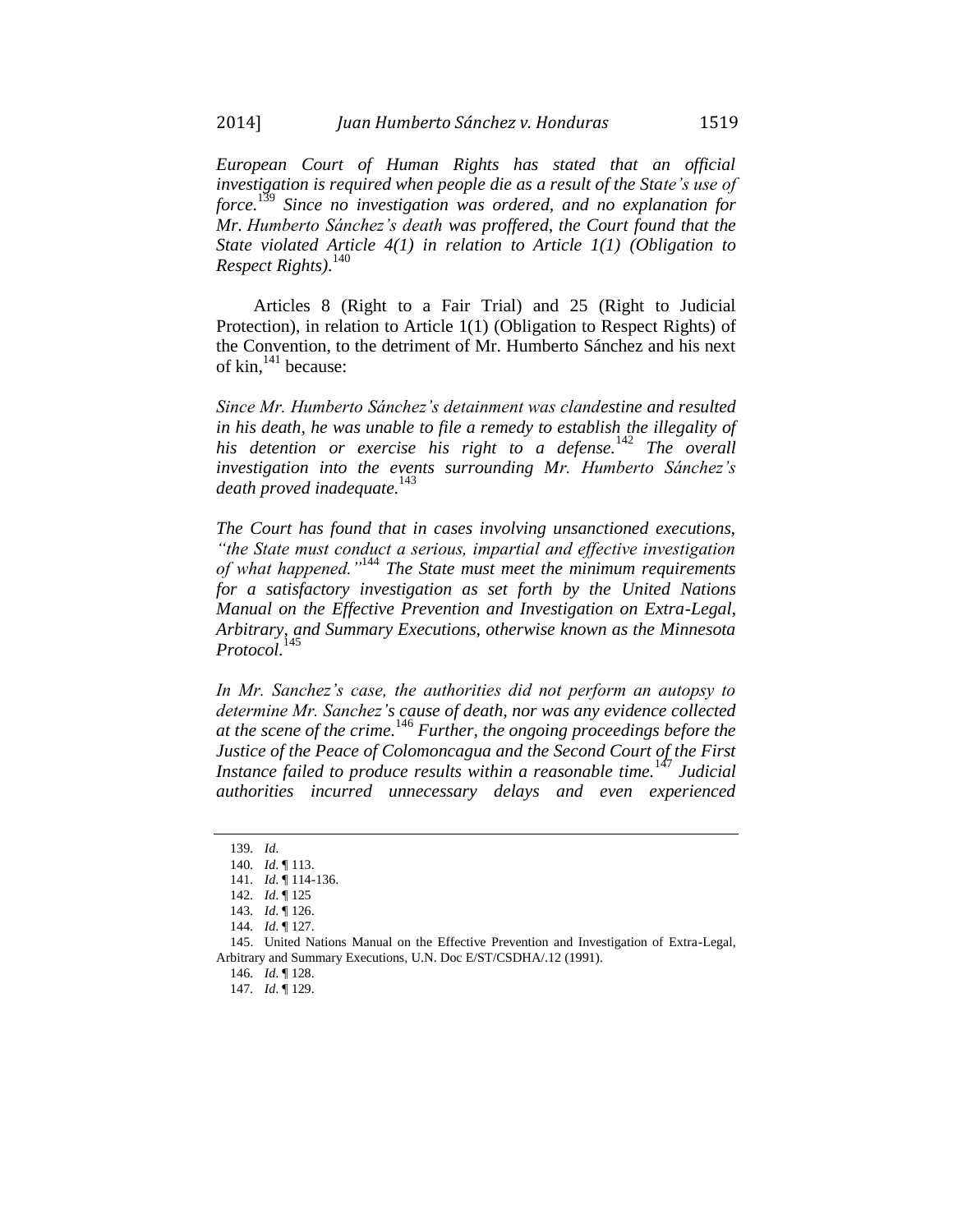*protracted periods of inactivity during the ten years the case was pending before domestic courts.*<sup>148</sup> *The Court declared this unacceptable, given the non-complex nature of the case.* 149

In sum, despite attempts by the State to clarify the facts and punish the *persons criminally responsible for Mr. Humberto Sánchez's detainment and death, the State's actions proved ineffective.*<sup>150</sup> *This violated Mr. Humberto Sánchez's right to judicial protection, and the rights of his kin to the same protection.*<sup>151</sup>

Article 1(1) (Obligation to Respect Rights) to the detriment of Mr. Humberto Sánchez and his next of kin,<sup>152</sup> because:

*Given the nature of the violations in this case, the Court believed it was important to consider the State's general obligation enshrined in Article 1(1).*<sup>153</sup> *The State had a duty to organize its public authority in a manner that ensured the free and full exercise of human rights to all persons under the its jurisdiction.*<sup>154</sup> *According to the rules of International Human Rights Law, an act or omission by a public authority is an act attributable to the State.*<sup>155</sup> *In the instant case, the State failed to prevent or investigate the arbitrary and illegal execution of Mr. Humberto Sánchez.*<sup>156</sup> *Therefore, State violated Article 1(1), in connection with the violations found in Articles 4 (Right to Life), 5 (Right to Humane Treatment), 7 (Right to Personal Liberty), 8 (Right to a Fair Trial), and 25 (Right to Judicial Protection).*<sup>157</sup>

*C. Dissenting and Concurring Opinions*

[None]

#### IV. REPARATIONS

*. Id*. ¶ 130. 149*. Id*. *. Id*. ¶ 135. *. Id*. ¶ 136. *. Id*. ¶ 137-146. *. Id*. ¶ 141. *. Id*. ¶ 142. 155*. Id*. *. Id*. ¶ 143. *. Id*. ¶ 146.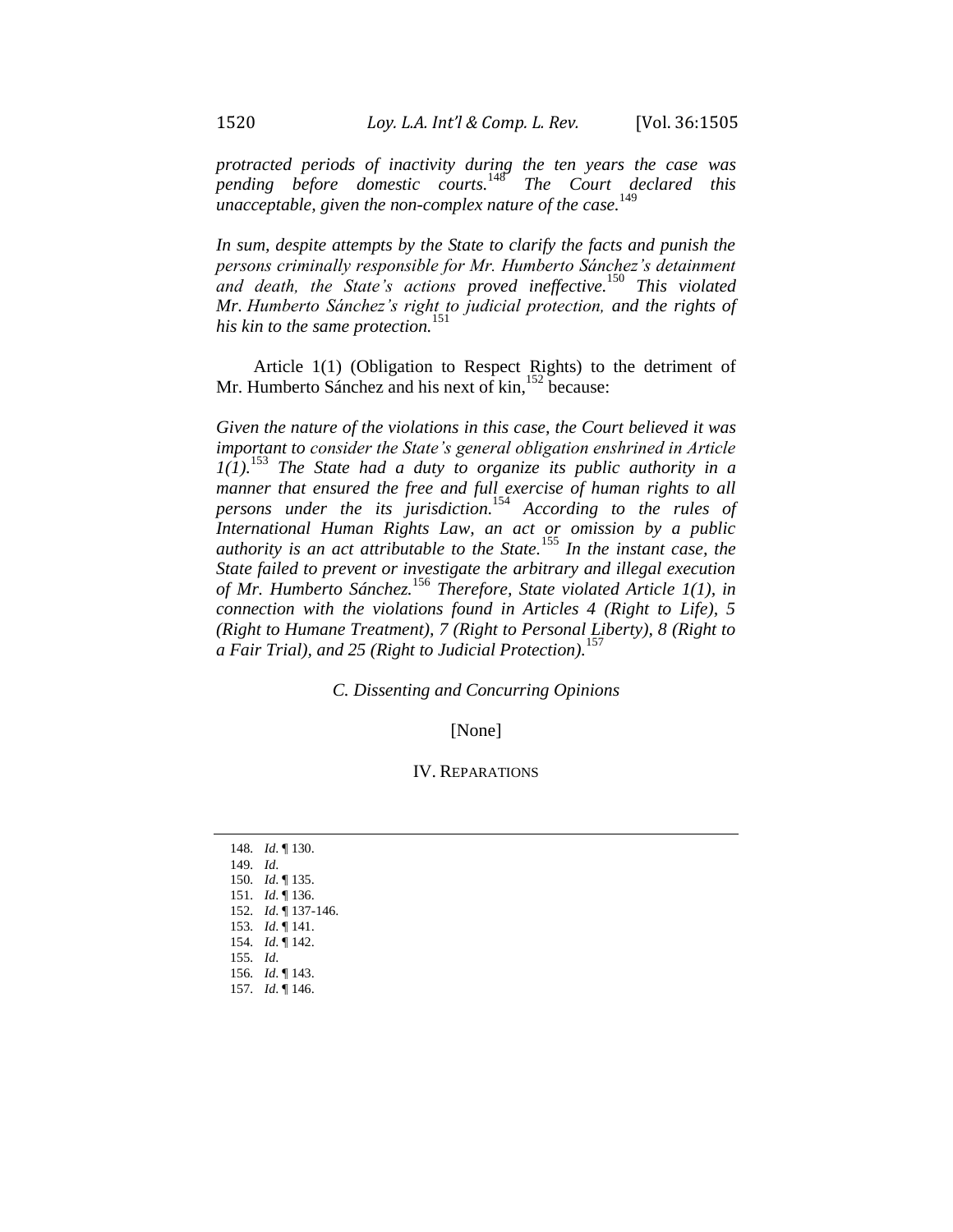The Court ruled unanimously that the State had the following obligations:

## *A. Specific Performance (Measures of Satisfaction and Non-Repetition Guarantee)*

## 1. Investigation and Domestic Proceedings

In light of the fact that the actors responsible for Mr. Humberto Sánchez's detention, torture, and execution have not been punished, the State must conduct an effective investigation, identify the perpetrators, and punish them criminally.<sup>158</sup> The domestic proceedings must address violations of the right to life and the right to humane treatment.<sup>159</sup> The results of the investigation must be publicized so that the Honduran society may know the truth.<sup>160</sup>

# 2. Delivery of the Mortal Remains

Mr. Humberto Sánchez's next of kin have a right to possess his remains.<sup>161</sup> The State must transfer Mr. Humberto Sánchez's remains to a location chosen by his next of kin.<sup>162</sup>

## 3. Public Act of Acknowledgment

The State must publicly acknowledge its responsibility for Mr. Humberto Sánchez's unlawful detainment and murder and make amends with the victim's  $\text{kin}$ <sup>163</sup>

#### 4. Publicize the Judgment

The State must publicize the operative parts of the Court's Judgment in the official gazette, and in another nationally circulated daily newspaper.<sup>164</sup>

158*. Id*. ¶ 186.

<sup>159</sup>*. Id*.

<sup>160</sup>*. Id*.

<sup>161</sup>*. Id*. ¶ 187.

<sup>162</sup>*. Id*.

<sup>163</sup>*. Id*. ¶ 188.

<sup>164</sup>*. Id*.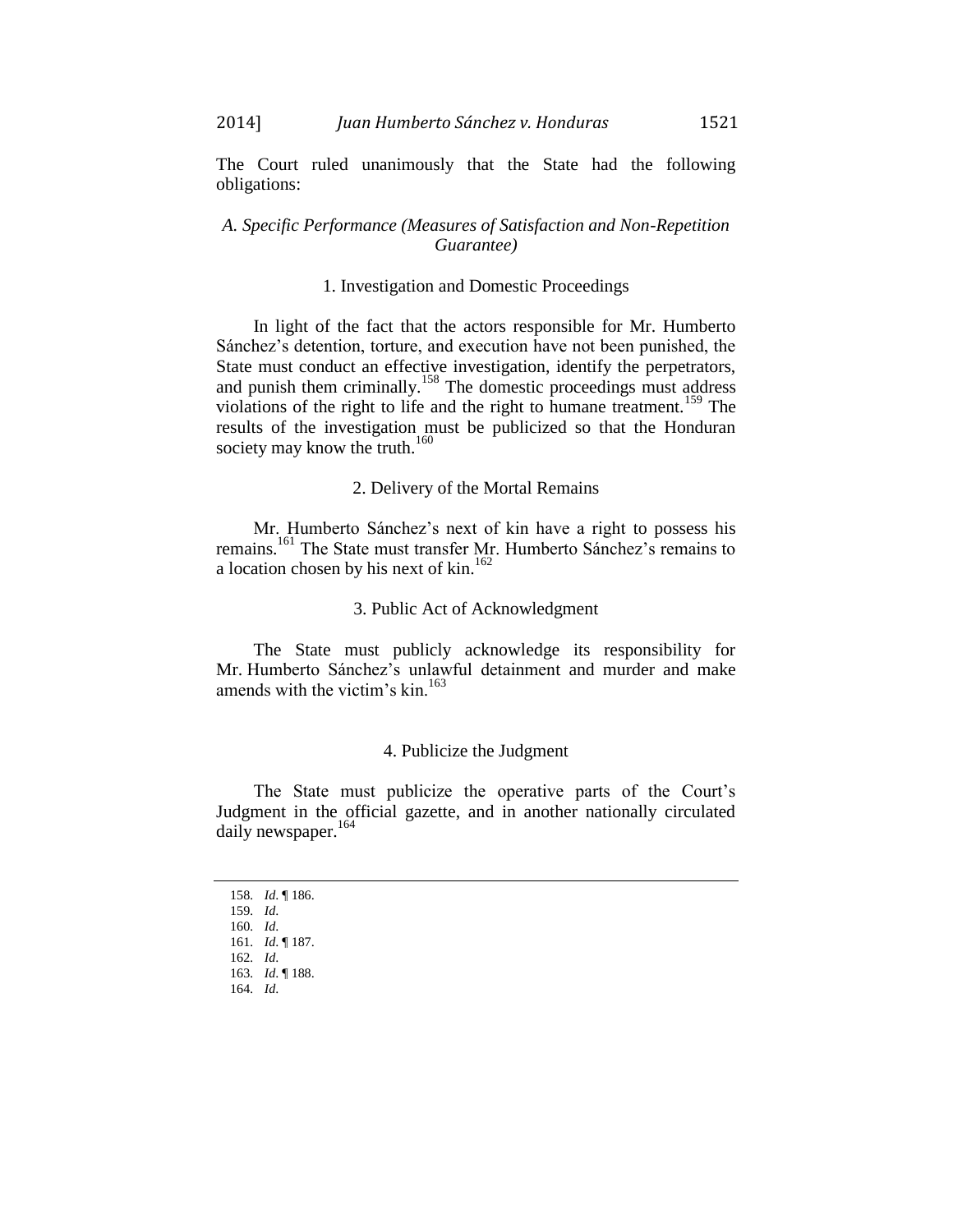#### 5. Record of Detainees

The State must establish a record of detainees to deter illegal and arbitrary detentions.<sup>165</sup> The record must include the identification of each detainee, a reason for detention, the competent authority that permits detention, the date and time of admission and release, and information regarding the arrest warrant.<sup>166</sup>

#### *B. Compensation*

The Court awarded the following amounts:

## 1. Pecuniary Damages

\$25,000 for lost income, based on earnings Mr. Humberto Sánchez received as an operator at *Radio Venceremos* in El Salvador.<sup>167</sup> Fifty percent of the compensation is to be distributed equally to Breidy Maybeli Sánchez Argueta (daughter) and Norma Iveth Sánchez Argueta (daughter).<sup>168</sup> Twenty-five percent of the compensation is to be distributed equally to Donatila Argueta Sánchez (companion) and Velvia Lastenia Argueta Pereira (companion).<sup>169</sup> Twenty-five percent is to be distributed equally to Mrs. Dominga Sánchez (mother) and Mr. Vijil Hernández (stepfather).<sup>170</sup>

\$1,700 for expenses incurred while investigating Mr. Humberto Sánchez's whereabouts.<sup>171</sup> Mrs. Dominga Sánchez (mother) and Mr. Vijil Hernández (stepfather) are each to be awarded \$100.<sup>172</sup> Donatila Argueta Sánchez (companion) is to receive \$1,500.<sup>17</sup>

\$4,500 for lost income incurred by Donatila Argueta Sánchez (companion), Reina Isabela Sánchez (sister), and Domitila Vijil Sánchez (sister) while investigating Mr. Humberto Sánchez's whereabouts.<sup>174</sup> These women lost their jobs as a result of participating

- 165*. Id*. ¶ 189.
- 166*. Id*.
- 167*. Id*. ¶ 163.
- 168*. Id*. ¶ 164. 169*. Id*.
- 170*. Id*.
- 171*. Id*. ¶ 166.
- 172*. Id*.
- 173*. Id*.
- 174*. Id*.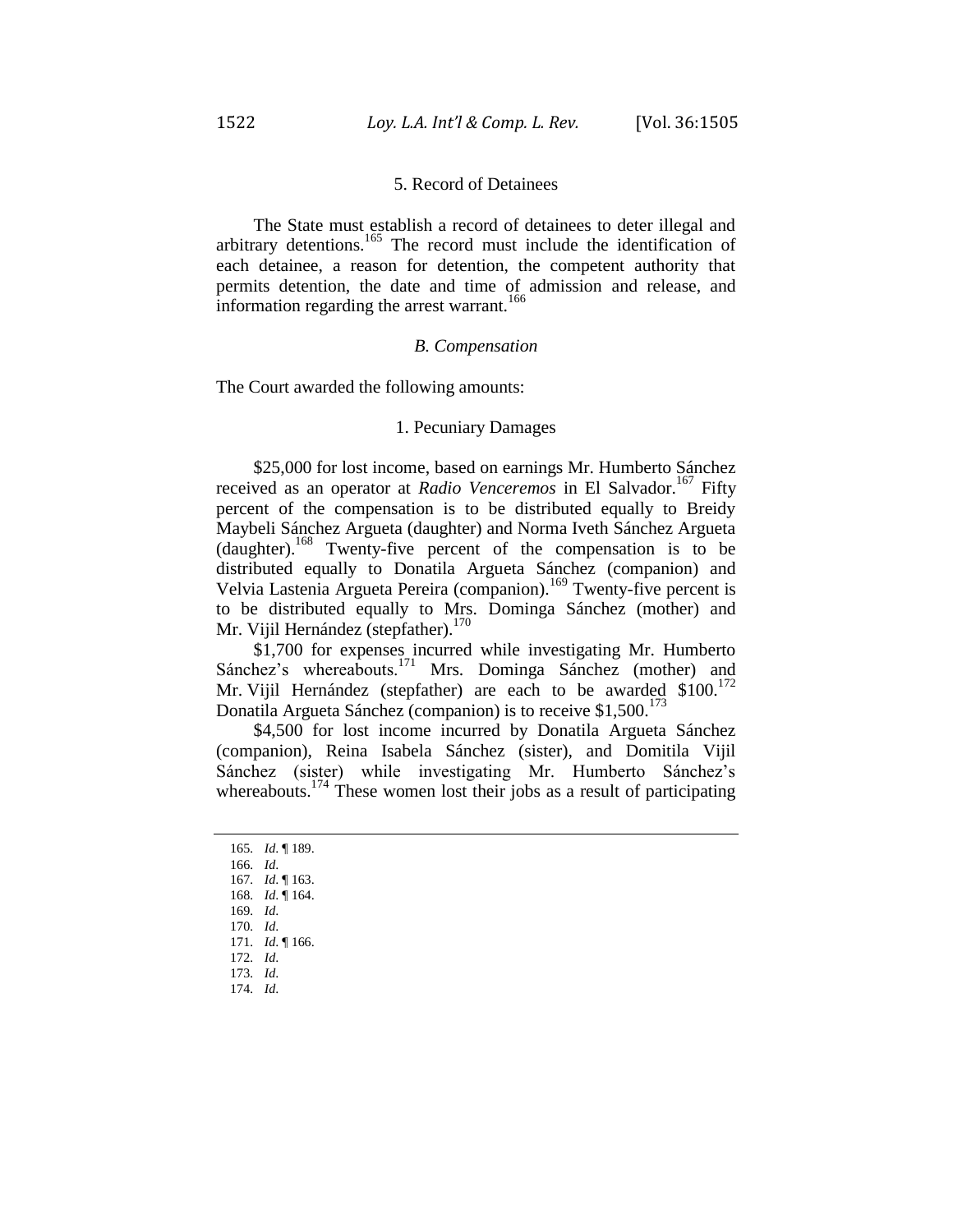in the public hearing at the Inter-American Court.<sup>175</sup> The compensation is to be split equally.

\$6,500 for medical treatment due to various illnesses caused by the uncertainty regarding Mr. Humberto Sánchez's whereabouts and subsequent grief following the discovery of his death.<sup>177</sup> Mrs. Dominga Sánchez (mother) and Mr. Vijil Hernández (stepfather) are each to receive \$3,000, and Donatila Argueta Sánchez shall receive \$500.<sup>178</sup>

\$2,000 for expenses incurred as a result of relocating to a different community after experiencing harassment following Mr. Humberto Sánchez's death.<sup>179</sup> The award is to be distributed equally between Mrs. Dominga Sánchez (mother) and Mr. Vijil Hernández (stepfather).<sup>180</sup>

## 2. Non-Pecuniary Damages

\$100,000 is awarded to Mr. Humberto Sánchez for experiencing an illegal and arbitrary detention, followed by torture and execution.<sup>1</sup> Fifty-percent of the compensation is to be distributed equally between Breidy Maybeli Sánchez Argueta (daughter) and Norma Iveth Sánchez Argueta (daughter).<sup>182</sup> Twenty-five percent of the compensation is to be distributed equally to Donatila Argueta Sánchez (companion) and Velvia Lastenia Argueta Pereira (companion).<sup>183</sup> Twenty-five percent is to be distributed equally to Mrs. Dominga Sánchez (mother) and Mr. Vijil Hernández (stepfather).<sup>184</sup>

\$20,000 to each of Mr. Humberto Sánchez's following kin for the emotional suffering they experienced as a result of his death: Mrs. Dominga Sánchez (mother), Mr. Vijil Hernández (stepfather), Donatila Argueta Sánchez (companion), Breidy Maybeli Sánchez Argueta (daughter), and Norma Iveth Sánchez Argueta (daughter).<sup>185</sup>

\$5,000 to each of Mr. Humberto Sánchez's following kin for the emotional suffering they experienced as a result of his death: Velvia

<sup>175</sup>*. Id*. 176*. Id*. 177*. Id*. 178*. Id*. 179*. Id*. 180*. Id*. 181*. Id*. ¶ 177.

<sup>182</sup>*. Id*. ¶ 164.

<sup>183</sup>*. Id*. ¶ 177.

<sup>184</sup>*. Id*.

<sup>185</sup>*. Id*.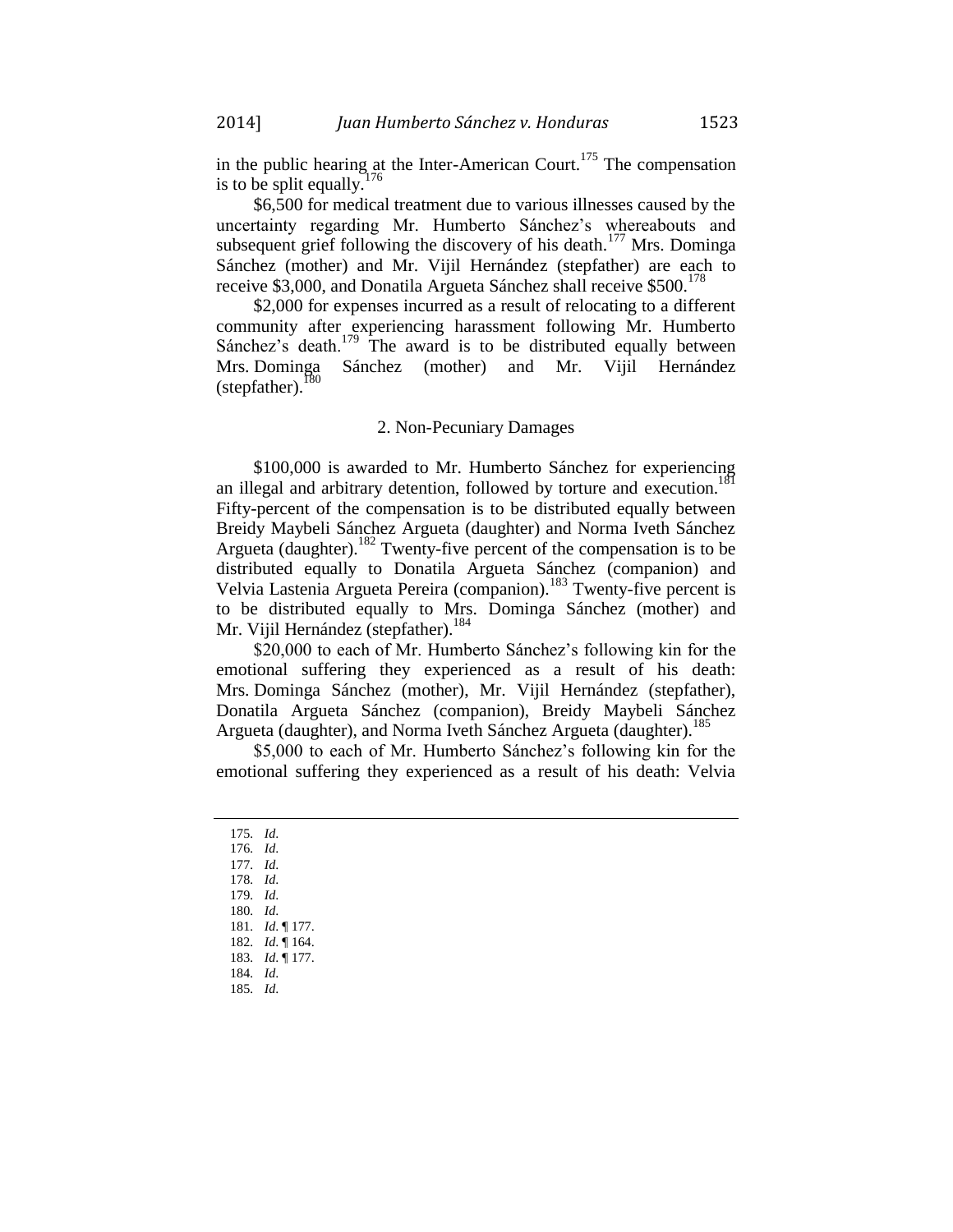Lastenia Argueta Pereira (companion), Reina Isabel Sánchez (sister), Julio Sánchez (brother), María Milagro Sánchez (sister), Rosa Delia Sánchez (sister), Domitila Vijil Sánchez (sister), María Florindo Vijil Sánchez (sister) Juan Carlos Vijil Sánchez (brother), Celio Vijil Sánchez (brother).<sup>186</sup>

### 3. Costs and Expenses

\$16,000 for legal costs and expenses incurred as a result of the domestic and international proceedings.<sup>187</sup> COFADEH shall receive  $$14,000$ .<sup>188</sup> CEJIL shall receive \$2,000.<sup>189</sup>

\$3,000 for costs that will be incurred by Mr. Humberto Sánchez's next of kin in future domestic proceedings to punish those responsible for Mr. Humberto Sánchez's death.<sup>190</sup> The reward is to be distributed equally between Mrs. Dominga Sánchez (mother), Mr. Vijil Hernández (stepfather). $^{191}$ 

4. Total Compensation (including Costs and Expenses ordered):

## \$303,700.00

## *C. Deadlines*

The State must pay the compensations and reimbursement for costs and expenses within six months of notification of the Judgment.<sup>192</sup>

#### V. INTERPRETATION AND REVISION OF JUDGMENT

*October 6, 2003:* The State requested an interpretation of the Judgment "because the State is in total disagreement with the meaning and scope of the [J]udgment."<sup>193</sup> The State requested interpretation of the composition of the Court, the Court's assessment of the evidence, and the determination of the reparations.<sup>194</sup> The State also asked the Court to

<sup>186</sup>*. Id*.

<sup>187</sup>*. Id*. ¶ 194.

<sup>188</sup>*. Id*. 189*. Id*.

<sup>190</sup>*. Id*. ¶ 195.

<sup>191</sup>*. Id*.

<sup>192</sup>*. Id*. ¶ 196.

<sup>193</sup>*. Id*. ¶ 13.

<sup>194.</sup> Juan Humberto Sánchez v. Honduras, Interpretation of the Judgment of Preliminary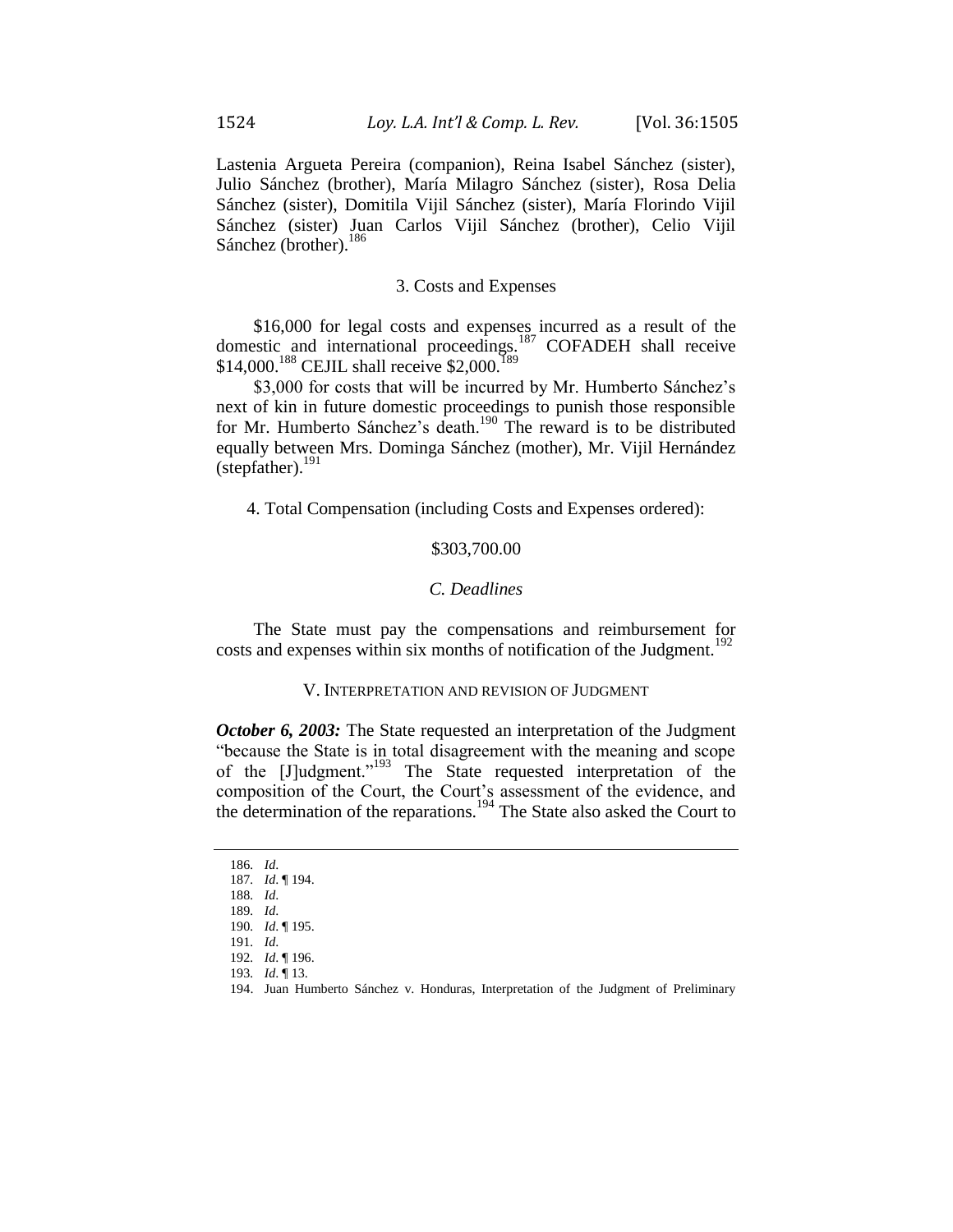2014] *Juan Humberto Sánchez v. Honduras* 1525

grant it an appeal, although there is no appeal for review in the Inter-American Court.<sup>1</sup>

The Court has held that requests for interpretation should not be used as a means to appeal the judgment.<sup>196</sup> However, the Court has indicated that it will allow appeals in exceptional cases if a fact discovered after the Judgment reveals a substantial defect in the Judgment.<sup>197</sup> In this case, the State did not submit any such fact.<sup>198</sup>

Regarding the Judgment in the case and the composition of the Court when it was delivered, the State argued that the Judgment was not based on facts.<sup>199</sup> Moreover, the State pointed out that Judge Pacheco Gómez signed the Judgment, but was not present for the oral proceedings, which violated principles of democracy.<sup>200</sup>

In response, the Court noted that, due to the nature of the judicial proceedings, the formalities required of a domestic court are not always required of an international court, as long as adversarial principles are not violated.<sup>201</sup> It is the Court's responsibility to determine its own composition.<sup>202</sup> For instance, the Court may delegate some of its members to evaluate part of the evidence, while others collect probative elements needed for the Court's deliberations.<sup>203</sup> Furthermore, the fact that Judge Pacheco Gómez was absent during the oral proceedings was irrelevant since transcriptions of all oral proceedings were available to members of the Court prior to deliberation.<sup>204</sup> Therefore, the Court rejected the State's request for interpretation based on the composition of the Court.<sup>205</sup>

Regarding the Court's assessment of the evidence, the State alleged that compelling facts supplied by the State were ignored, including the original statements made by Mr. Humberto Sánchez's sisters that he was abducted by bearded paramilitary men, not by members of the Honduras Army.<sup>206</sup> According to the State, the Court's

195*. Id*. *. Id*. ¶ 14. *. Id*. ¶ 15. 198*. Id*. *. Id*. ¶ 19. 200*. Id*. *. Id*. ¶ 29. *. Id*. ¶ 28. 203*. Id*. *. Id*. ¶ 30. *. Id*. ¶ 33. *. Id*. ¶ 34.

Objection, Merits, Reparations and Costs, Judgment, Inter-Am. Ct. H.R. (ser. C) No. 102, ¶ 3 (Nov. 25, 2003).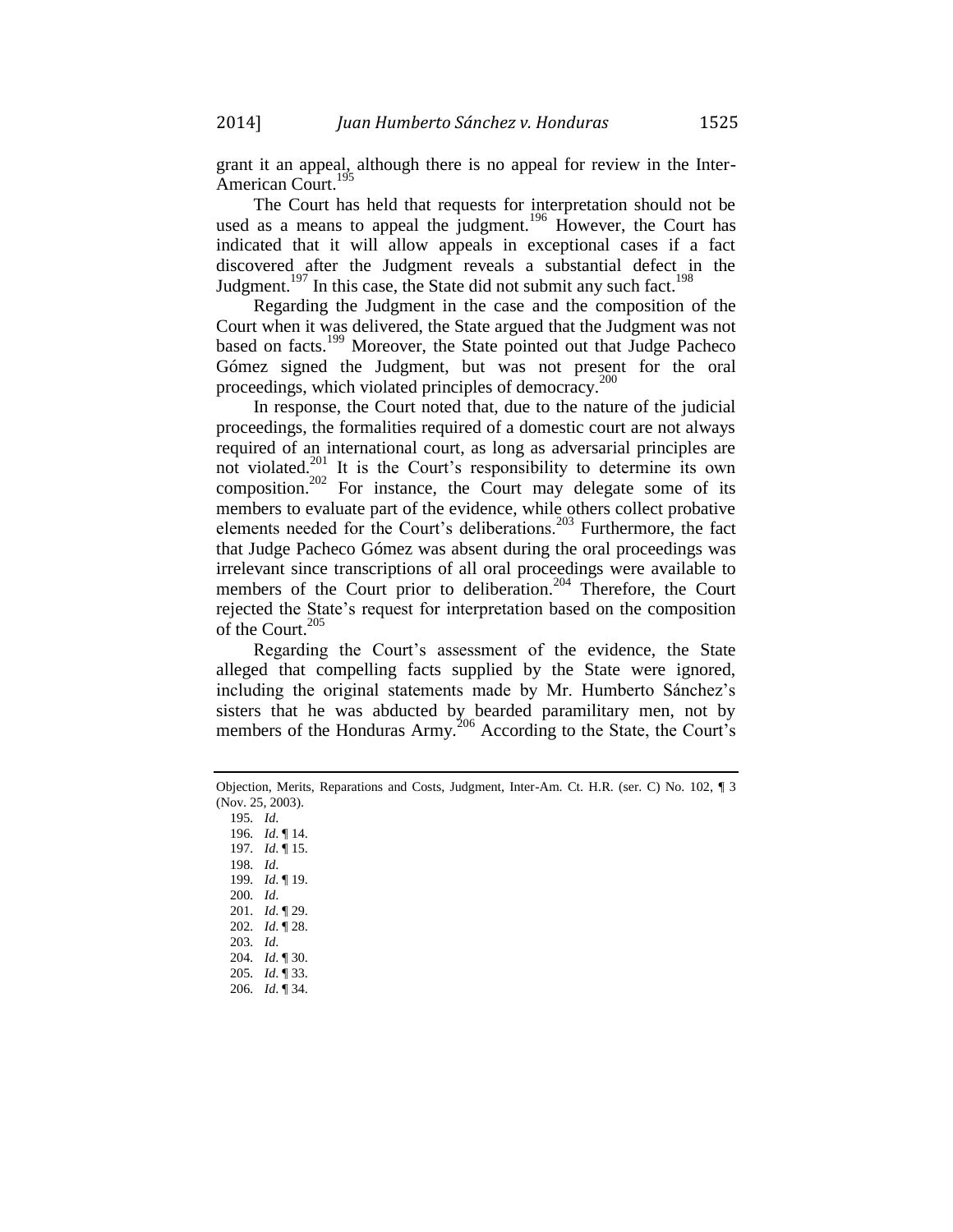Judgment was based on the existence of a pattern of forced<br>disamprograms at an the forte  $207$ disappearances, not on the facts.<sup>2</sup>

The Court responded that States do not appear before it as criminal defendants.<sup>208</sup> The State's role is to punish those responsible for violating human rights, protect the victims, and provide reparations for injuries resulting from the acts.<sup>209</sup> It is the State's duty to identify the individual(s) responsible for the offense.<sup>210</sup> The Court considered that the facts were sufficient in this case.<sup>211</sup> Further, the Court found that the State's defense could not be based on the petitioner's lack of evidence in cases where the State was withholding such evidence.<sup>212</sup>

Regarding reparations, the State argued that the Court should have allowed the Representatives to come to an agreement on the reparations, and should have intervened only if the State and Representatives could not reach an agreement.<sup>213</sup> To this, the Court responded that the State had ample time before the conclusion of the proceedings to initiate a friendly settlement.<sup>214</sup> If a Judgment includes reparations, the State must abide by it. $^{215}$  As a side note, the Court explained that the organ of the Inter-American system that may initiate friendly settlement between the parties is the Commission, not the Court.<sup>216</sup> Once the case reached the Court, the parties were responsible for initiating a friendly settlement between themselves.<sup>217</sup>

The State also argued that the system the Court used to calculate damages was not stated, the amount was unjustifiable, and only Mr. Humberto Sánchez's children, wife, and parents should have been allowed to claim reparations according to the State's domestic laws of succession. $218$ 

The Court clarified that it has flexible standards for assessing evidence and calculating reparations and compensation, with the guiding principle being fairness.<sup>219</sup> There are no rigid formulas, as the

207*. Id*. 208*. Id*. ¶ 44. 209*. Id*. 210*. Id*. 211*. Id*. ¶ 46. 212*. Id*. ¶ 47. 213*. Id*. ¶ 50. 214*. Id*. ¶ 55. 215*. Id*. 216*. Id*. 217*. Id*. 218*. Id*. ¶ 50. 219*. Id*. ¶ 56.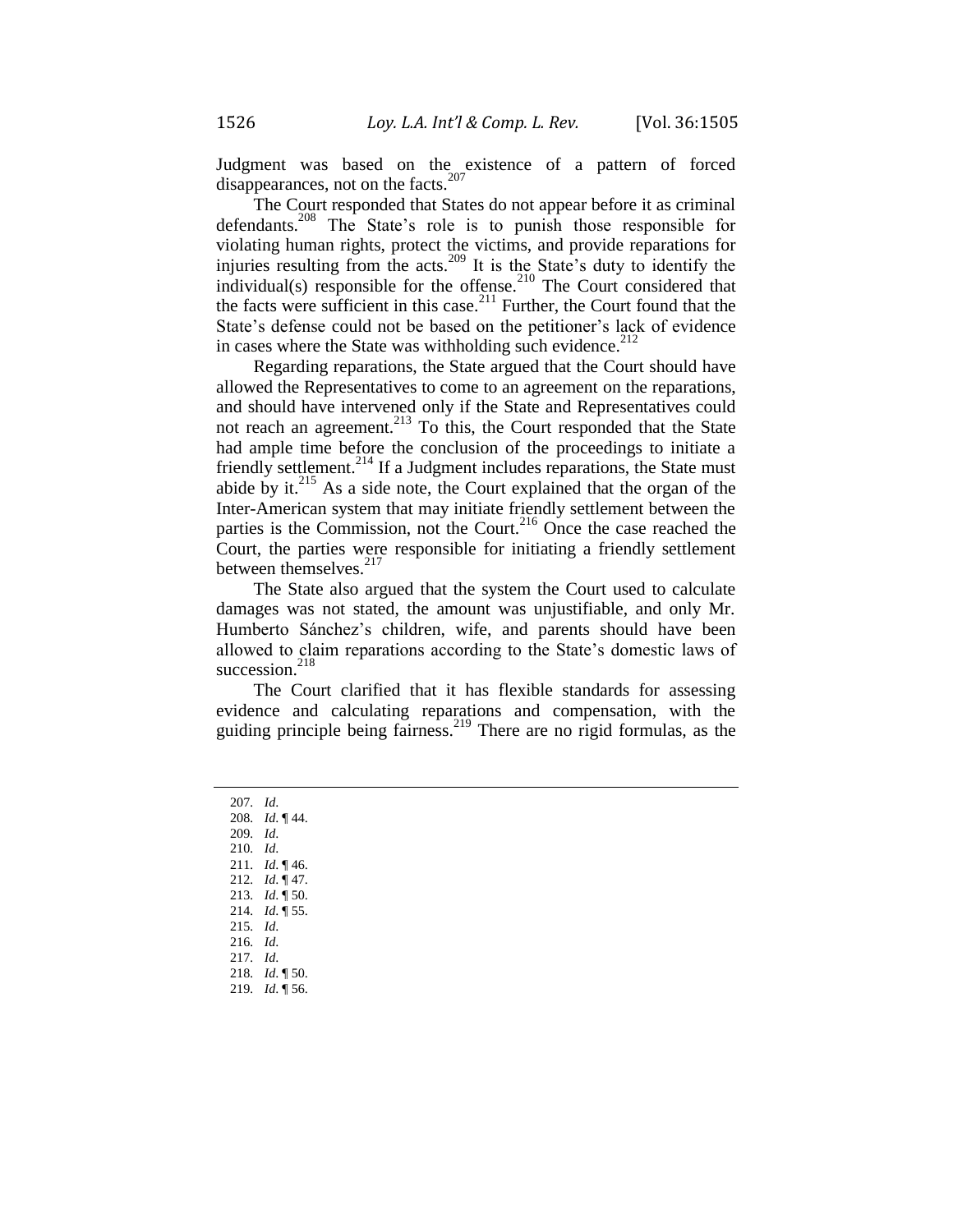State claimed.<sup>220</sup> The Court's job is to interpret treaties and facts to determine reasonable compensation for the State's human rights violations.<sup>221</sup> Furthermore, the Court can declare the next of kin of the deceased victim victims in their own right. $222$  The State must compensate these victims according to the Court's Judgment.<sup>223</sup> In accordance with the principles of international law, the State must comply with its treaty obligations, despite conflicting domestic obligations.<sup>224</sup>

#### VI. COMPLIANCE AND FOLLOW-UP

*March 11, 2004:* The Court requested the State to provide a report on compliance with the Judgment.<sup>22</sup>

*June 1, 2004:* The Court repeated its request that the State provide a report on compliance. $^{226}$ 

*June 17, 2004:* The State presented a brief, informing the Court that it had contacted the Representatives to begin complying with the judgment.<sup>227</sup>

*November 17, 2004:* The Court released an order monitoring compliance with the Judgment, in which it decided to continue monitoring compliance with the Judgment until January 31, 2005, since it had not received adequate information from the State.<sup>2</sup>

*September 12, 2005:* The Court released an order monitoring compliance with the Judgment. The Court found that the State complied with the Court's order to publicly acknowledge its responsibility for the death of Mr. Humberto Sánchez at a ceremony held on November 4, 2004 for the victims and the media. $229$  However, despite receiving

<sup>220</sup>*. Id*.

<sup>221</sup>*. Id*.

<sup>222</sup>*. Id*. ¶ 57.

<sup>223</sup>*. Id*. 224*. Id*. ¶ 60.

<sup>225.</sup> Juan Humberto Sánchez v. Honduras, Monitoring Compliance with Judgment, Order of the Court, Inter-Am. Ct. of H.R. "Having Seen" ¶ 4 (Nov. 17, 2004).

<sup>226</sup>*. Id*. ¶ 5.

<sup>227</sup>*. Id*. ¶ 6.

<sup>228</sup>*. Id*. "Considering That" ¶ 8, "Therefore" ¶ 1.

<sup>229.</sup> Juan Humberto Sánchez v. Honduras, Monitoring Compliance with Judgment, Order of the Court, Inter-Am. Ct. H.R. "Considering" ¶ 8 (Sept. 12, 2005).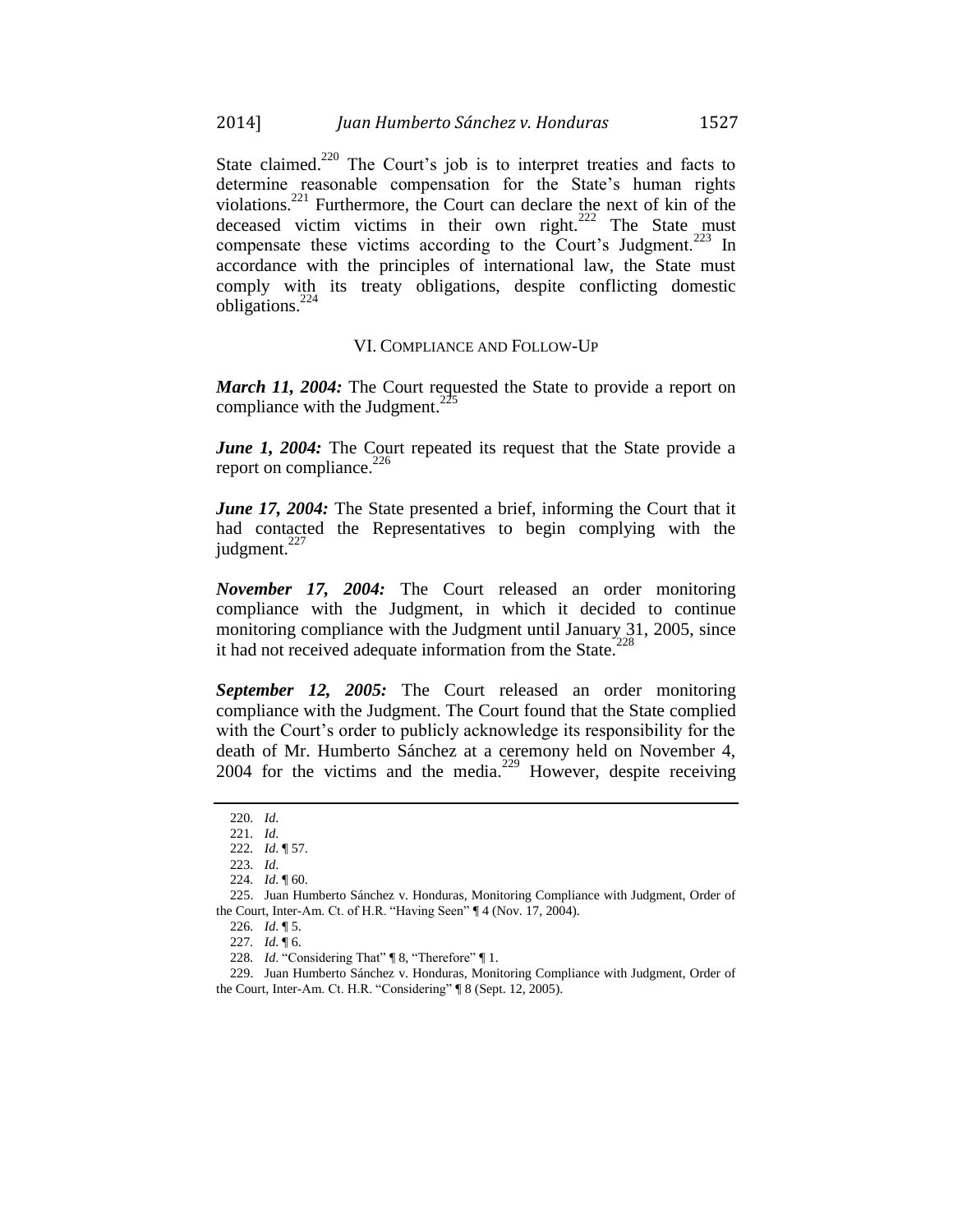confirmation from the President of the State regarding publication of the judgment, the Court had received no proof of publication.  $230$ 

The Court found that the State exhumed Mr. Humberto Sánchez's remains on August 24, 2004 and conducted an autopsy and DNA testing in furtherance of the investigation into his cause of death.<sup>231</sup> However, the State had failed to deliver Mr. Humberto Sánchez's remains to his next of kin.<sup>232</sup> The Court found it necessary for the State to adopt any means necessary to expedite the return of Mr. Humberto Sánchez's remains to his next of  $\text{kin.}^{233}$ 

According to the State's report to the Court, it had urged the General Prosecutor to continue seeking domestic judicial remedies.<sup>254</sup> The Court found that the State must provide a more detailed report of its compliance with the obligation to pursue domestic legal remedies on behalf of Mr. Humberto Sánchez.<sup>2</sup>

In regards to the State's obligation to implement a register of detainees, the State indicated that it had made efforts to coordinate the project.<sup>236</sup> The Court requested more detailed information from the State regarding compliance with the Judgment.<sup>237</sup>

Although the State had affirmed that it had taken steps to compensate the victims, the Court had received no proof of payment.<sup>238</sup> The Court required a detailed update to determine whether the State had complied with its obligation to compensate the victims.<sup>239</sup>

The Court required the State to submit a report on compliance with the Judgment by January 30, 2006. $^{240}$ 

*February 7, 2006:* The Representatives of the victim's next of kin submitted a request for provisional measures to the Court requesting the Court to expedite the return of Mr. Humberto Sánchez's remains.<sup>241</sup> The Court dismissed the request because the issue was not one that could be

<sup>230</sup>*. Id*. ¶ 9.

<sup>231</sup>*. Id*. ¶ 10.

<sup>232</sup>*. Id*.

<sup>233</sup>*. Id.* 234*. Id*. ¶ 11.

<sup>235</sup>*. Id*.

<sup>236</sup>*. Id*. ¶ 12.

<sup>237</sup>*. Id*.

<sup>238</sup>*. Id*. ¶ 13.

<sup>239</sup>*. Id*.

<sup>240</sup>*. Id*. "Decides" ¶ 2.

<sup>241.</sup> Juan Humberto Sánchez v. Honduras, Request for Provisional Measures Submitted by the Representatives of the Victim's Next of Kin, Order of the Court, Inter-Am. Ct. H.R. (ser. E) "Having Seen" ¶ 8 (Feb. 7, 2006).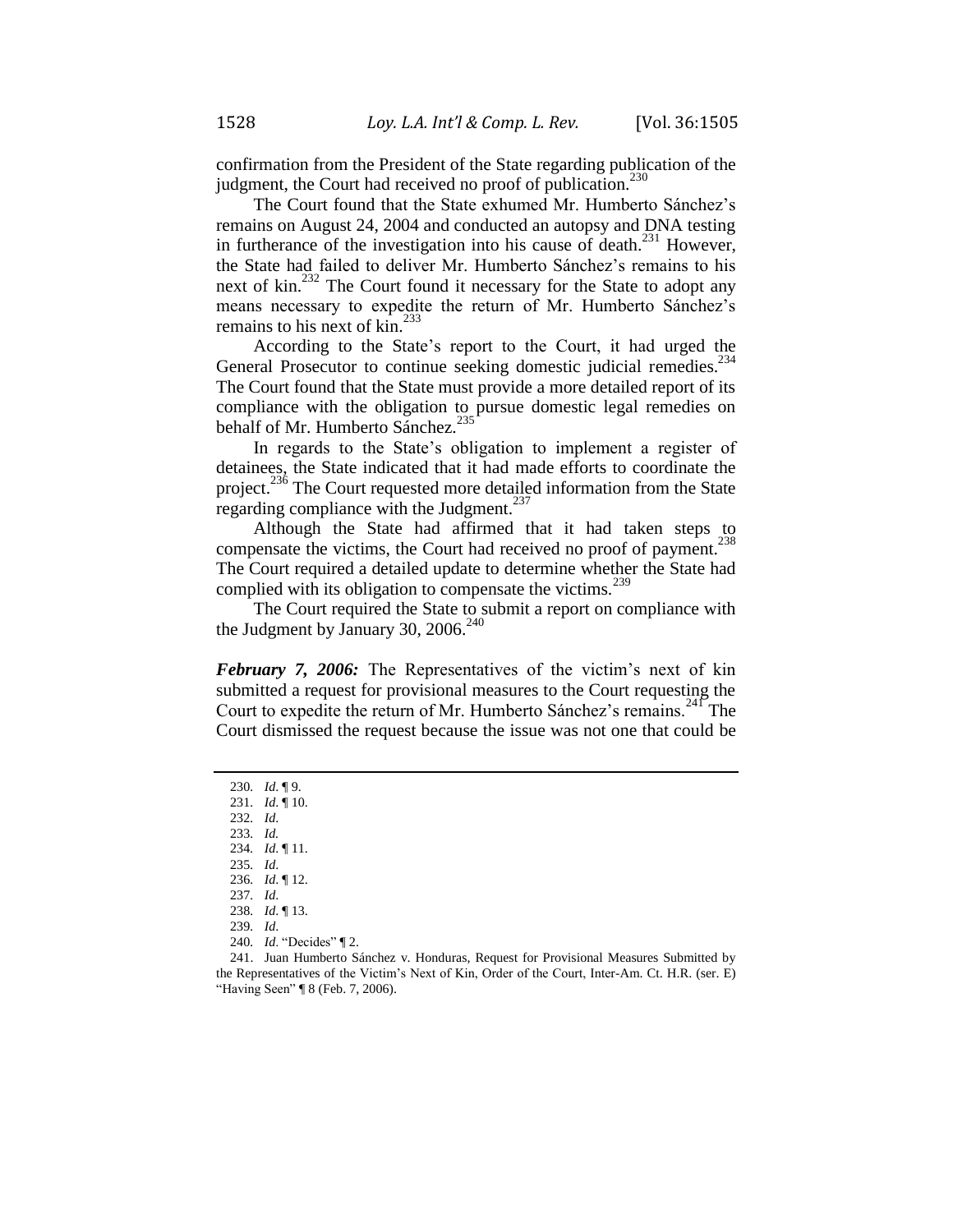resolved by provisional measures under Article 63(2) of the American Convention. $\frac{2}{3}$ 

*November 21, 2007:* The Court released an order monitoring compliance with the Judgment. The Court found that the State had complied with most of its obligations set forth in the Judgment.<sup>243</sup> Specifically, the State returned Mr. Humberto Sánchez's remains to his next of kin on May 9, 2007.<sup>244</sup> The State had paid pecuniary and nonpecuniary damages and legal costs and expenses to the victim's next of kin, except those to be distributed to Julio Sánchez, who the State believed had passed away since the Court's Judgment.<sup>245</sup> The Court required additional information from the Representatives regarding the alleged death of Julio Sánchez.<sup>246</sup> The State had publicly acknowledged its responsibility for Mr. Humberto Sánchez's death and published the Judgment in the Official Gazette and a daily newspaper with national circulation. $247$ 

The Court found that the State had failed to identify and prosecute those responsible for Mr. Humberto Sánchez's death in accordance with domestic laws.<sup>248</sup> The Court required further information from the State regarding the steps it had taken to comply with this obligation.<sup>249</sup>

The State had implemented two methods of recording detainees, known as *Sistema Automatizado de Recepción e Investigación de Casos* (Automatized Case Investigation and Reception System, "NACMIS") and *Sistema de Expediente Digital Interinstitucional* (Inter-Institutional Digital File System Project, "SEDI"). The Court requested further information from the State to ensure that the systems accurately catalogued detainees.<sup>250</sup>

The Court requested that the State submit a report on compliance with the Judgment by March 24,  $2008.<sup>251</sup>$ 

*May 22, 2009:* The President of the Court issued an order monitoring

<sup>242</sup>*. Id*. "Decides" ¶ 1.

<sup>243.</sup> Juan Humberto Sánchez v. Honduras, Monitoring Compliance with Judgment. Order of the Court, Inter-Am. Ct. H.R. "Considering" ¶ 8 (Nov. 21, 2007).

<sup>244</sup>*. Id*. ¶ 9.

<sup>245</sup>*. Id.* ¶¶ 10-11.

<sup>246</sup>*. Id*. ¶ 11.

<sup>247</sup>*. Id*. ¶ 10.

<sup>248</sup>*. Id*.

<sup>249</sup>*. Id*.

<sup>250</sup>*. Id*.

<sup>251</sup>*. Id*. "Decides" ¶ 2.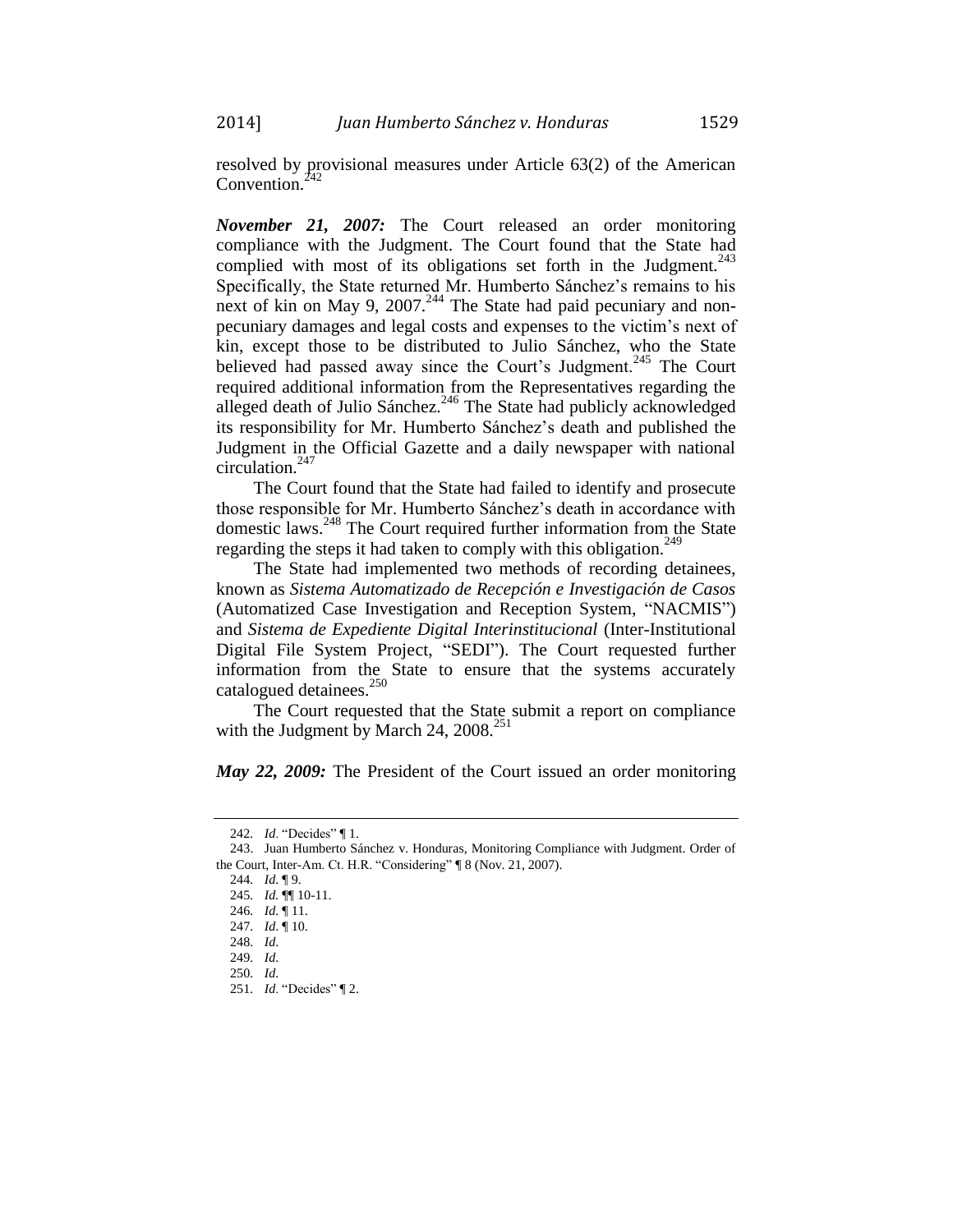compliance with the Judgment.<sup>252</sup> The Court summoned the parties to a private hearing to be held in San José, Costa Rica on July 8, 2009 so the Court could obtain information from the State regarding compliance with the Judgment. $^{253}$ 

*June 29, 2009:* The Court suspended the private hearing.<sup>254</sup> Instead, the Court allowed the State to provide an updated report on the steps it had taken to complete its remaining obligations by August 19, 2011.<sup>2</sup>

*November 11, 2011:* The Court reiterated its request for a report from the State on measures taken to comply with the remaining orders in the Judgment.<sup>256</sup>

*February 20, 2012:* The Court found that the State was not complying with its obligation to inform the Court of the measures taken to compensate Julio Sánchez, identify and punish those responsible for Mr. Humberto Sánchez's death, and create a record of detainees.<sup>257</sup> The Court required the State to submit a full report on measures taken to comply with the Judgment by May 21, 2012.<sup>25</sup>

*August 22, 2013:* The Court delivered a judgment monitoring compliance and found that the State had not made reparations to Julio Sánchez for non-pecuniary damages.<sup>259</sup> The Court ordered the State to pay compensation to the heirs of Julio Sánchez.<sup>260</sup>

VII. LIST OF DOCUMENTS

*A. Inter-American Court*

<sup>252.</sup> Juan Humberto Sánchez v. Honduras, Monitoring Compliance with Judgment, Order of the President of the Court, Inter-Am. Ct. H.R. "Having Seen" ¶ 1 (May 22, 2009).

<sup>253</sup>*. Id*. "Decides" ¶ 1.

<sup>254.</sup> Juan Humberto Sánchez v. Honduras, Monitoring Compliance with Judgment, Order of the Court, Inter-Am. Ct. H.R. "Having Seen" ¶ 4 (Feb. 20, 2012).

<sup>255</sup>*. Id*. ¶ 5.

<sup>256</sup>*. Id*.

<sup>257</sup>*. Id*. "Decides That" ¶ 2.

<sup>258.</sup> *Id.* "And Decides" | 2.<br>259

Juan Humberto Sánchez v. Honduras, Monitoring Compliance with Judgment, Order of the Court, Inter-Am. Ct. H.R. "Considering That" ¶ 2 (Aug. 22, 2013).

<sup>260</sup> *Id.* "Decides That" [1.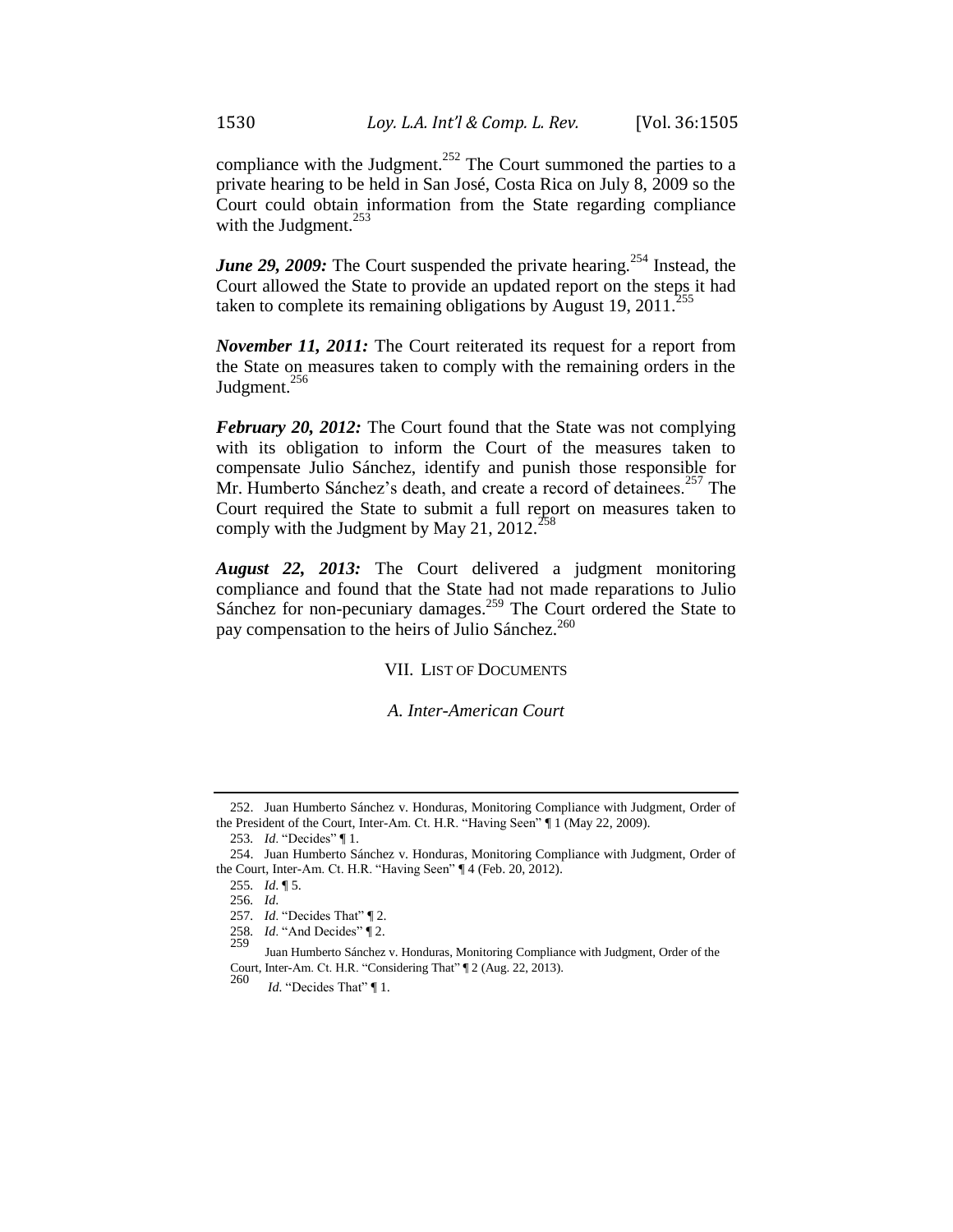## 1. Preliminary Objections

[Juan Humberto Sánchez v. Honduras, Preliminary Objection, Merits,](https://iachr.lls.edu/sites/iachr.lls.edu/files/iachr/Court_and_Commission_Documents/Juan%20Humberto%20S%2B%C3%ADnchez%20v.%20Honduras.Merits.06.07.03.pdf)  [Reparations and Costs, Judgment, Inter-Am. Ct. H.R. \(ser. C\) No. 99](https://iachr.lls.edu/sites/iachr.lls.edu/files/iachr/Court_and_Commission_Documents/Juan%20Humberto%20S%2B%C3%ADnchez%20v.%20Honduras.Merits.06.07.03.pdf)  [\(June 7, 2003\).](https://iachr.lls.edu/sites/iachr.lls.edu/files/iachr/Court_and_Commission_Documents/Juan%20Humberto%20S%2B%C3%ADnchez%20v.%20Honduras.Merits.06.07.03.pdf)

## 2. Decisions on Merits, Reparations and Costs

[Juan Humberto Sánchez v. Honduras, Preliminary Objection, Merits,](https://iachr.lls.edu/sites/iachr.lls.edu/files/iachr/Court_and_Commission_Documents/Juan%20Humberto%20S%2B%C3%ADnchez%20v.%20Honduras.Merits.06.07.03.pdf)  [Reparations and Costs, Judgment, Inter-Am. Ct. H.R. \(ser. C\) No. 99](https://iachr.lls.edu/sites/iachr.lls.edu/files/iachr/Court_and_Commission_Documents/Juan%20Humberto%20S%2B%C3%ADnchez%20v.%20Honduras.Merits.06.07.03.pdf)  [\(June 7, 2003\).](https://iachr.lls.edu/sites/iachr.lls.edu/files/iachr/Court_and_Commission_Documents/Juan%20Humberto%20S%2B%C3%ADnchez%20v.%20Honduras.Merits.06.07.03.pdf)

## 3. Provisional Measures

[Juan Humberto Sánchez v. Honduras, Provisional Measures, Order of](https://iachr.lls.edu/sites/iachr.lls.edu/files/iachr/Court_and_Commission_Documents/Juan%20Humberto%20S%2B%C3%ADnchez%20v.%20Honduras.ProvisionalMeasures.02.07.06.pdf)  [the Court, Inter-Am. Ct. H.R. \(ser. E\) \(Feb. 7, 2006\).](https://iachr.lls.edu/sites/iachr.lls.edu/files/iachr/Court_and_Commission_Documents/Juan%20Humberto%20S%2B%C3%ADnchez%20v.%20Honduras.ProvisionalMeasures.02.07.06.pdf)

## 4. Compliance Monitoring

[Juan Humberto Sánchez v. Honduras, Monitoring Compliance with](https://iachr.lls.edu/sites/iachr.lls.edu/files/iachr/Court_and_Commission_Documents/Juan%20Humberto%20S%2B%C3%ADnchez%20v.%20Honduras.MonitoringCompliance.08.22.13.pdf)  [Judgment, Order of the Court, Inter-Am. Ct. H.R. \(Aug. 22, 2013\).](https://iachr.lls.edu/sites/iachr.lls.edu/files/iachr/Court_and_Commission_Documents/Juan%20Humberto%20S%2B%C3%ADnchez%20v.%20Honduras.MonitoringCompliance.08.22.13.pdf) 

[Juan Humberto Sánchez v. Honduras, Monitoring Compliance with](https://iachr.lls.edu/sites/iachr.lls.edu/files/iachr/Court_and_Commission_Documents/Juan%20Humberto%20S%2B%C3%ADnchez%20v.%20Honduras.MonitoringCompliance.08.22.13.pdf)  [Judgment, Concurring Opinion of Judge Eduardo Vio Grossi, Inter-Am.](https://iachr.lls.edu/sites/iachr.lls.edu/files/iachr/Court_and_Commission_Documents/Juan%20Humberto%20S%2B%C3%ADnchez%20v.%20Honduras.MonitoringCompliance.08.22.13.pdf)  [Ct. H.R. \(Aug. 22, 2013\).](https://iachr.lls.edu/sites/iachr.lls.edu/files/iachr/Court_and_Commission_Documents/Juan%20Humberto%20S%2B%C3%ADnchez%20v.%20Honduras.MonitoringCompliance.08.22.13.pdf) 

[Juan Humberto Sánchez v. Honduras, Monitoring Compliance with](https://iachr.lls.edu/sites/iachr.lls.edu/files/iachr/Court_and_Commission_Documents/Juan%20Humberto%20S%2B%C3%ADnchez%20v.%20Honduras.MonitoringCompliance.02.20.12.pdf)  [Judgment, Order of the Court, Inter-Am. Ct. H.R. \(Feb. 20, 2012\).](https://iachr.lls.edu/sites/iachr.lls.edu/files/iachr/Court_and_Commission_Documents/Juan%20Humberto%20S%2B%C3%ADnchez%20v.%20Honduras.MonitoringCompliance.02.20.12.pdf)

[Juan Humberto Sánchez v. Honduras, Monitoring Compliance with](https://iachr.lls.edu/sites/iachr.lls.edu/files/iachr/Court_and_Commission_Documents/Juan%20Humberto%20S%2B%C3%ADnchez%20v.%20Honduras.PresidentResolution.05.22.09.S.pdf)  [Judgment, Order of the President of the Court, Inter-Am. Ct. H.R. \(May](https://iachr.lls.edu/sites/iachr.lls.edu/files/iachr/Court_and_Commission_Documents/Juan%20Humberto%20S%2B%C3%ADnchez%20v.%20Honduras.PresidentResolution.05.22.09.S.pdf)  [22, 2009\) \(Available only in Spanish\).](https://iachr.lls.edu/sites/iachr.lls.edu/files/iachr/Court_and_Commission_Documents/Juan%20Humberto%20S%2B%C3%ADnchez%20v.%20Honduras.PresidentResolution.05.22.09.S.pdf)

[Juan Humberto Sánchez v. Honduras, Monitoring Compliance with](https://iachr.lls.edu/sites/iachr.lls.edu/files/iachr/Court_and_Commission_Documents/Juan%20Humberto%20S%2B%C3%ADnchez%20v.%20Honduras.MonitoringCompliance.11.21.07.pdf)  [Judgment. Order of the Court, Inter-Am. Ct. H.R. \(Nov. 21, 2007\).](https://iachr.lls.edu/sites/iachr.lls.edu/files/iachr/Court_and_Commission_Documents/Juan%20Humberto%20S%2B%C3%ADnchez%20v.%20Honduras.MonitoringCompliance.11.21.07.pdf)

[Juan Humberto Sánchez v. Honduras, Monitoring Compliance with](https://iachr.lls.edu/sites/iachr.lls.edu/files/iachr/Court_and_Commission_Documents/Juan%20Humberto%20S%2B%C3%ADnchez%20v.%20Honduras.MonitoringCompliance.09.12.05.S.pdf)  [Judgment, Order of the Court, Inter-Am. Ct. H.R. \(Sept. 12, 2005\)](https://iachr.lls.edu/sites/iachr.lls.edu/files/iachr/Court_and_Commission_Documents/Juan%20Humberto%20S%2B%C3%ADnchez%20v.%20Honduras.MonitoringCompliance.09.12.05.S.pdf)  [\(Available only](https://iachr.lls.edu/sites/iachr.lls.edu/files/iachr/Court_and_Commission_Documents/Juan%20Humberto%20S%2B%C3%ADnchez%20v.%20Honduras.MonitoringCompliance.09.12.05.S.pdf) in Spanish).

[Juan Humberto Sánchez v. Honduras,](https://iachr.lls.edu/sites/iachr.lls.edu/files/iachr/Court_and_Commission_Documents/Juan%20Humberto%20S%2B%C3%ADnchez%20v.%20Honduras.MonitoringCompliance.11.17.04.pdf) Monitoring Compliance with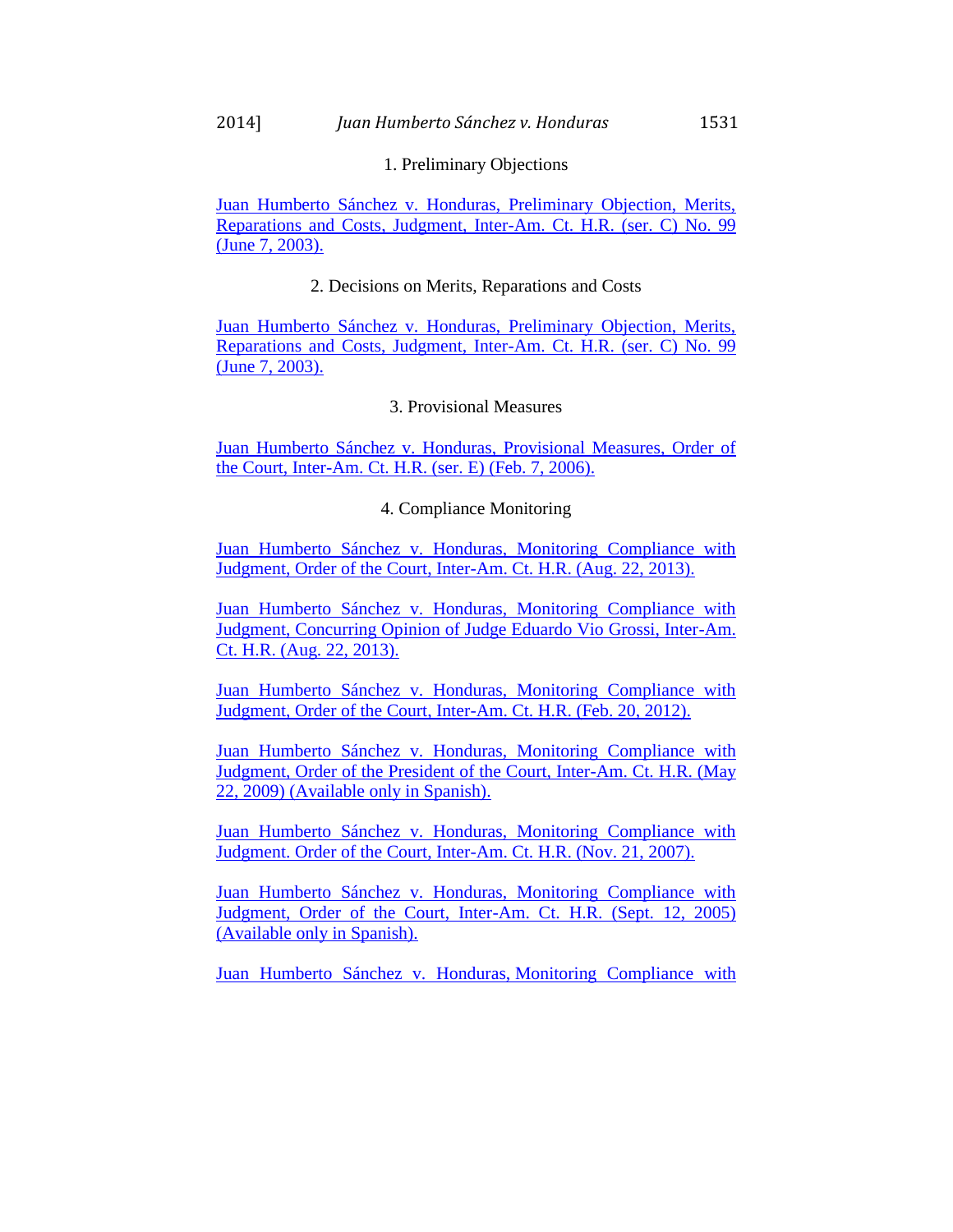[Judgment, Order of the Court, Inter-Am. Ct. of H.R. \(Nov. 17, 2004\).](https://iachr.lls.edu/sites/iachr.lls.edu/files/iachr/Court_and_Commission_Documents/Juan%20Humberto%20S%2B%C3%ADnchez%20v.%20Honduras.MonitoringCompliance.11.17.04.pdf)

5. Review and Interpretation of Judgment

[Juan Humberto Sánchez v. Honduras, Interpretation of the Judgment of](https://iachr.lls.edu/sites/iachr.lls.edu/files/iachr/Court_and_Commission_Documents/Juan%20Humberto%20S%2B%C3%ADnchez%20v.%20Honduras.InterpreationOfTheJudgment.11.26.03.pdf)  [Preliminary Objection, Merits, Reparations and Costs, Judgment, Inter-](https://iachr.lls.edu/sites/iachr.lls.edu/files/iachr/Court_and_Commission_Documents/Juan%20Humberto%20S%2B%C3%ADnchez%20v.%20Honduras.InterpreationOfTheJudgment.11.26.03.pdf)[Am. Ct. H.R. \(ser. C\) No. 102 \(Nov. 26, 2003\).](https://iachr.lls.edu/sites/iachr.lls.edu/files/iachr/Court_and_Commission_Documents/Juan%20Humberto%20S%2B%C3%ADnchez%20v.%20Honduras.InterpreationOfTheJudgment.11.26.03.pdf)

*B. Inter-American Commission*

1. Petition to the Commission

[Not Available]

2. Report on Admissibility

[Not Available]

3. Provisional Measures

[None]

4. Report on Merits

[Not Available]

5. Application to the Court

[Not Available]

VIII. BIBLIOGRAPHY

*President Maduro Apologizes to Kin of Juan Humberto Sánchez and Miguel Urbina Dixie, Murdered in Honduras*, CENTER FOR JUST. & INT'L L. (Nov. 11, 2004), https://cejil.org/en/node/1341.

BRIAN J. TANNEHILL, ENCYCLOPEDIA OF INSURGENCY AND COUNTERINSURGENCY: A NEW ERA OF MODERN WARFARE, 172-73 (Spencer C. Tucker, ed., 2013).